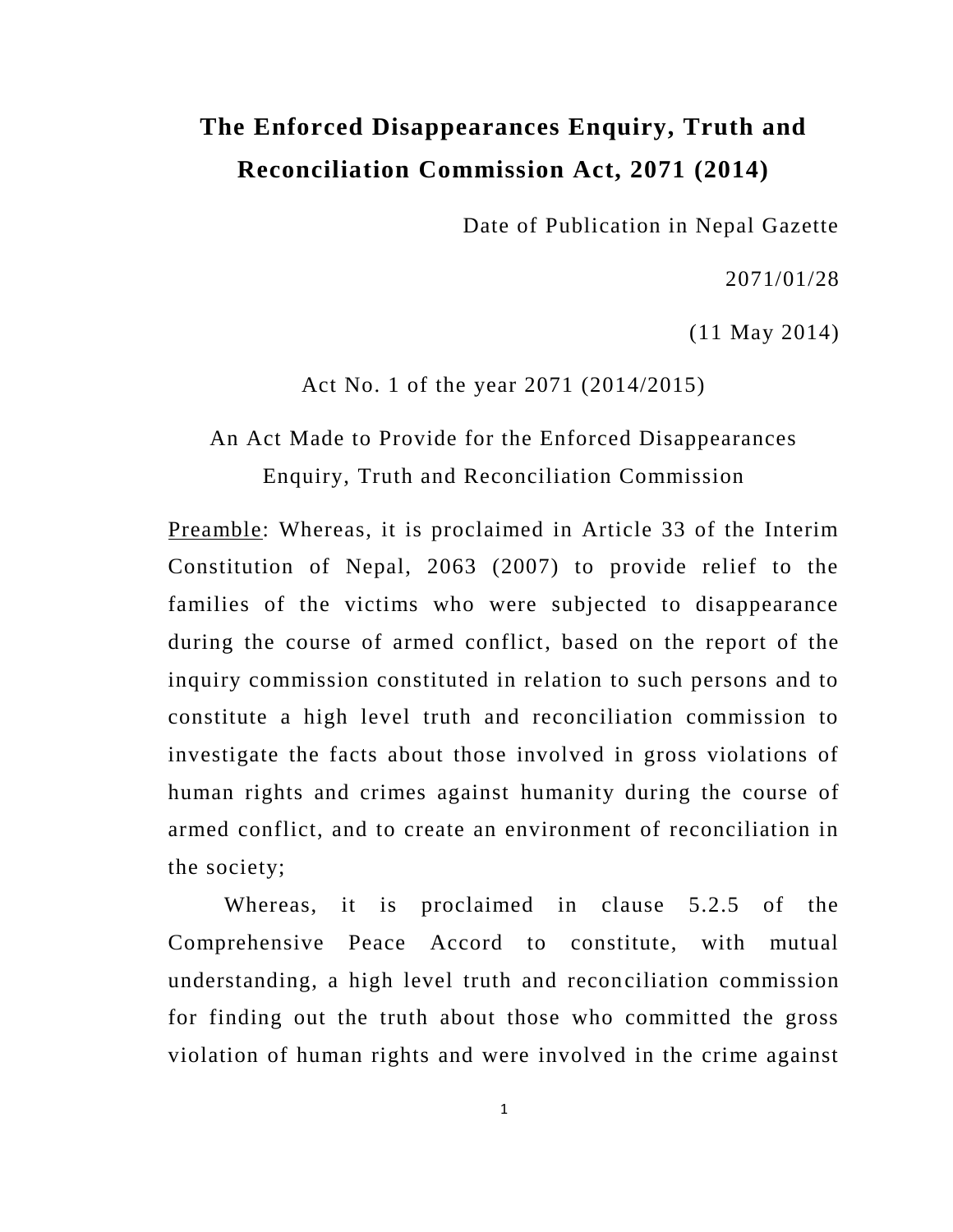humanity in the course of armed conflict and for creating an environment of reconciliation in the society;

Whereas, it is expedient to make necessary provisions in regards to constitution of the Enforced Disappearances Enquiry Commission and Truth and Reconciliation Commission to bring the facts out to the general public by making enquiry and investigation into the truth about the incidents of the gross violations of human rights and the crime against humanity in the course of the armed conflict and about those who were involved in those incidents, create an environment of sustainable peace and reconciliation by enhancing the spirit of mutual trust and tolerance upon bringing about reconciliation in the society, and to make recommendation for legal action against those who were involved in grave offences relating to those incidents including for reparation to the victims of those incidents by realizing the essence and spirit of the Interim Constitution of Nepal, 2063 (2007) and the Comprehensive Peace Accord;

Be this Act, therefore, enacted by the Constituent Assembly in the capacity of the Legislature-Parliament in accordance with Article 83 of the Interim Constitution of Nepal, 2063 (2007).

#### Chapter-1

#### Preliminary

1. Short title and commencement: (1) This Act may be cited as the "Enforced Disappearances Enquiry, Truth and Reconciliation Commission Act, 2071 (2014)".

(2) This Act shall come into force at once.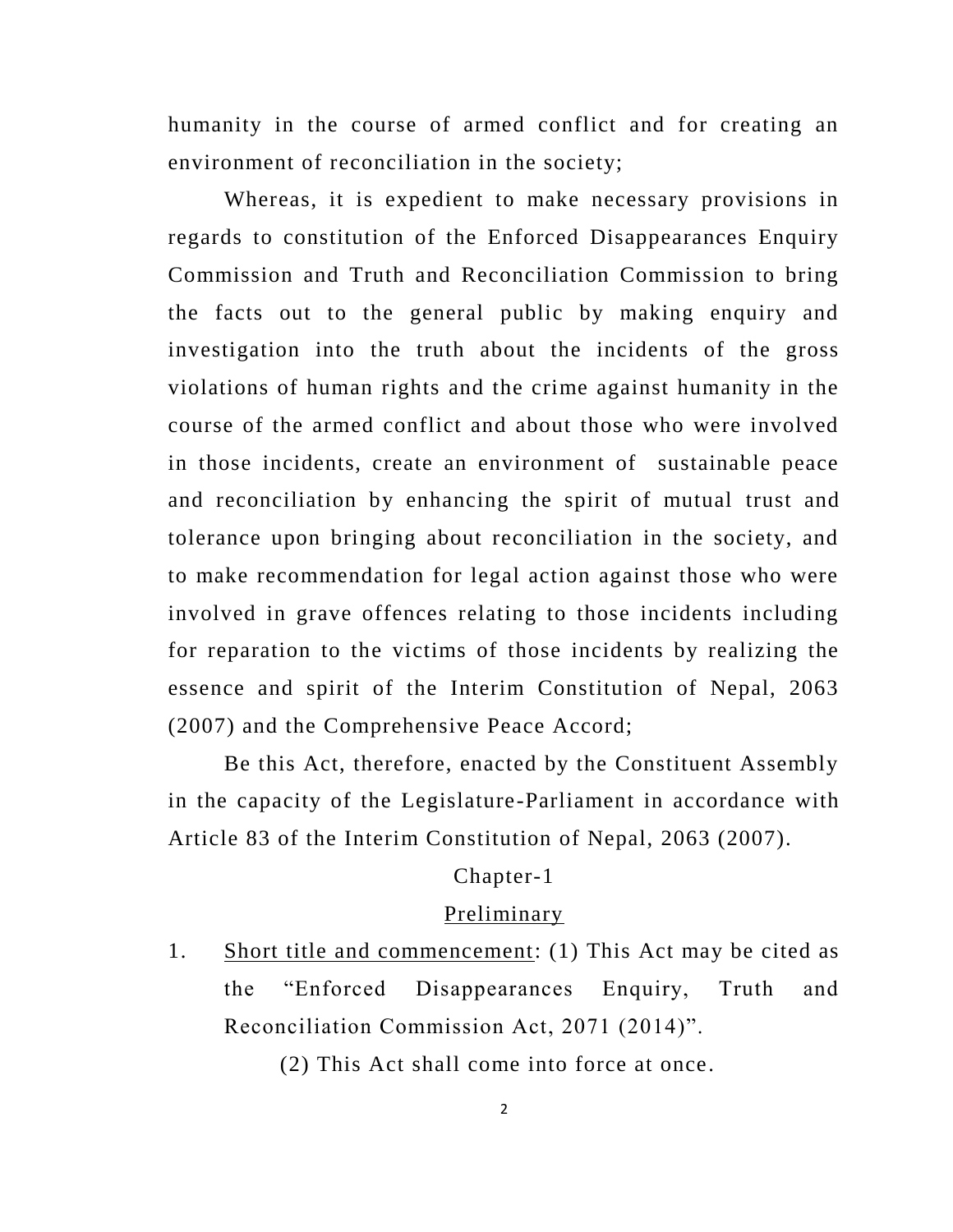- 2. Definitions: Unless the context or subject otherwise requires, in this Act,-
	- (a) "Chairperson" means the Chairperson of the Commission.
	- (b) "Commission" means the Enforced Disappearances Enquiry Commission or Truth and Reconciliation Commission constituted pursuant to Section 3.
	- (c) The term "complaint" also includes a petition.
	- (d) "prescribed" or "as prescribed" means prescribed or as prescribed in the Rules framed under this Act.
	- (e) "reparation" means compensation, facilities or concession, as well to be provided to the victims pursuant to Section 23.
	- (f) "family" means husband, wife, son, daughter, father, mother, mother in-law, father in-law, grandfather, grandmother, grandson, granddaughter, or brothers or sisters living in the same and joint family.
	- (g) "perpetrator" means the person who was involved in an offence relating to the gross violation of human rights in the course of the armed conflict, and this term also includes the person who ordered to commit such offence.
	- (h) "victim" means the person who died or suffered harm in the form of physical, mental or sexual violation or incurred financial loss and damage or detainee and his/her family as a result of the gross violation of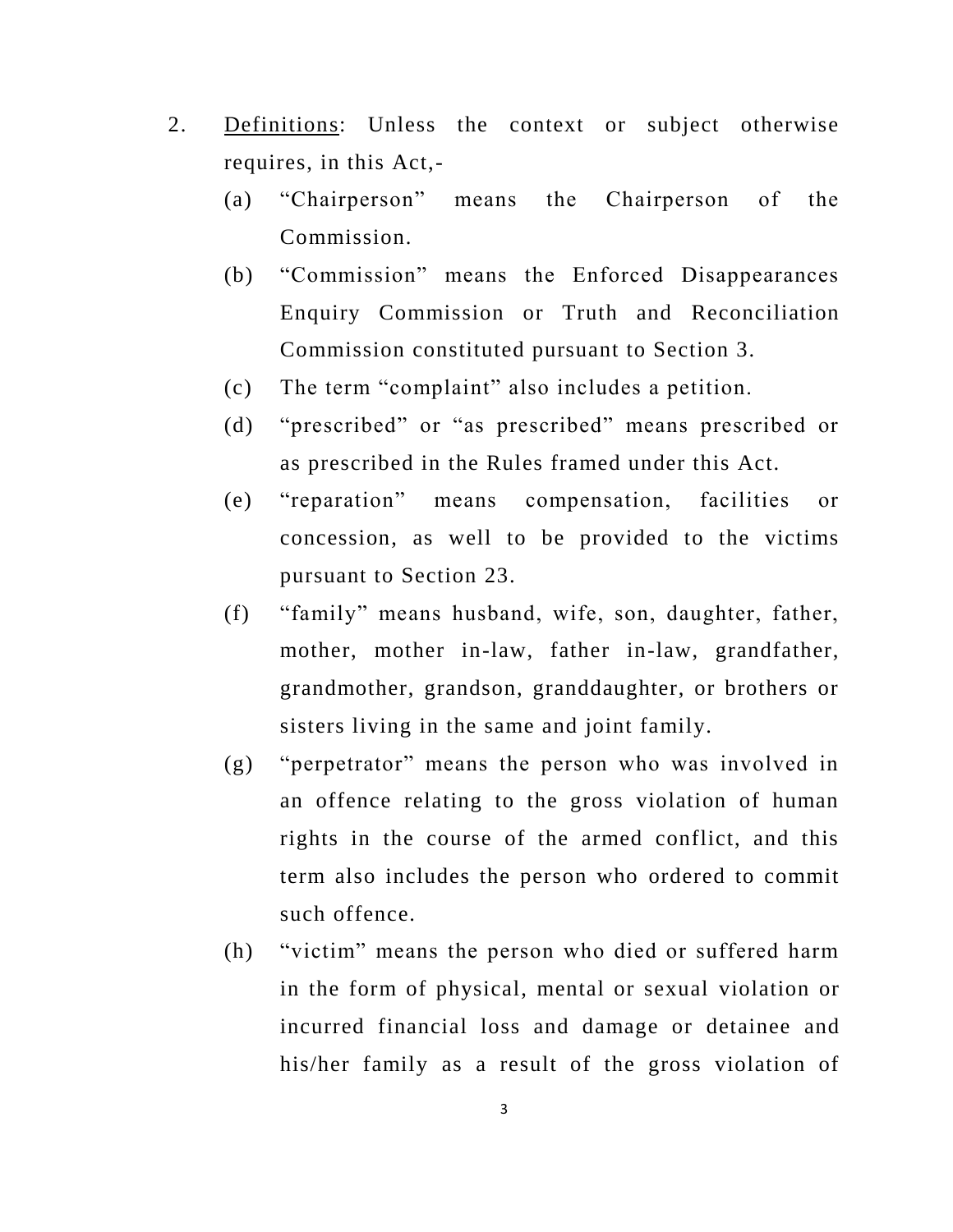human rights in the course of armed conflict, and this term also includes the community which sustained severe adverse impact humanitarianly, socially or communally as a result of the gross violation of human rights.

- (i) "Ministry" means the Ministry of Peace and Reconstruction, Government of Nepal.
- (j) "gross violations of human rights" means the following acts which were committed in the course of armed conflict directed against unarmed persons or civilian population or committed systematically:
	- (1) Murder,
	- (2) Abduction and taking of hostage,
	- (3) Enforced disappearance,
	- (4) Causing mutilation or disability,
	- (5) Physical or mental torture,
	- (6) Rape and sexual violence,
	- (7) Looting, possession, damage or arson of private or public property,
	- (8) Forceful eviction from house and land or any other kind of displacement.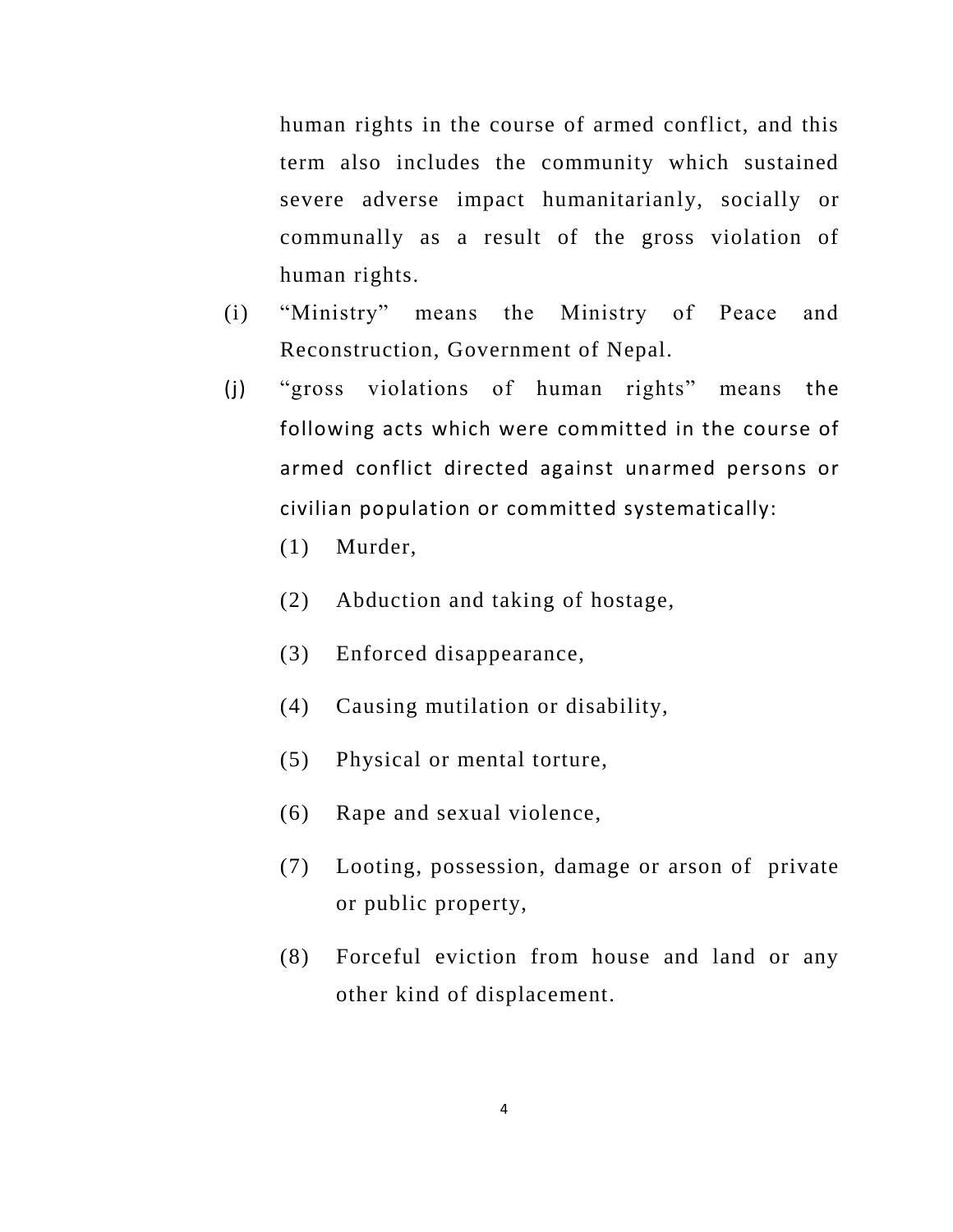- (9) Any kind of inhuman acts inconsistent with the international human rights or humanitarian law or other crime against humanity.
- (k) "act of enforced disappearance" means any of the following acts:
	- (1) not to produce before the adjudicating authority a person who is apprehended, detained or taken in custody in any other manner by the person or security personnel authorized to apprehend or make enquiry and investigation as per the law or to enforce law, or not to allow the concerned persons to visit such a person so taken in custody even after lapse of the deadline to produce such a person before the adjudicating authority pursuant to the law in force or not to give information to them as to where, how and under which condition such a person has been detained,
	- (2) to deprive a person of his/her personal liberty upon apprehending or abducting or capturing or taking in custody in any other manner in the name of any organization or organized or unorganized group in the course of the armed conflict.
- (l) "Comprehensive Peace Accord" means the agreement concluded between the Government of Nepal and the

5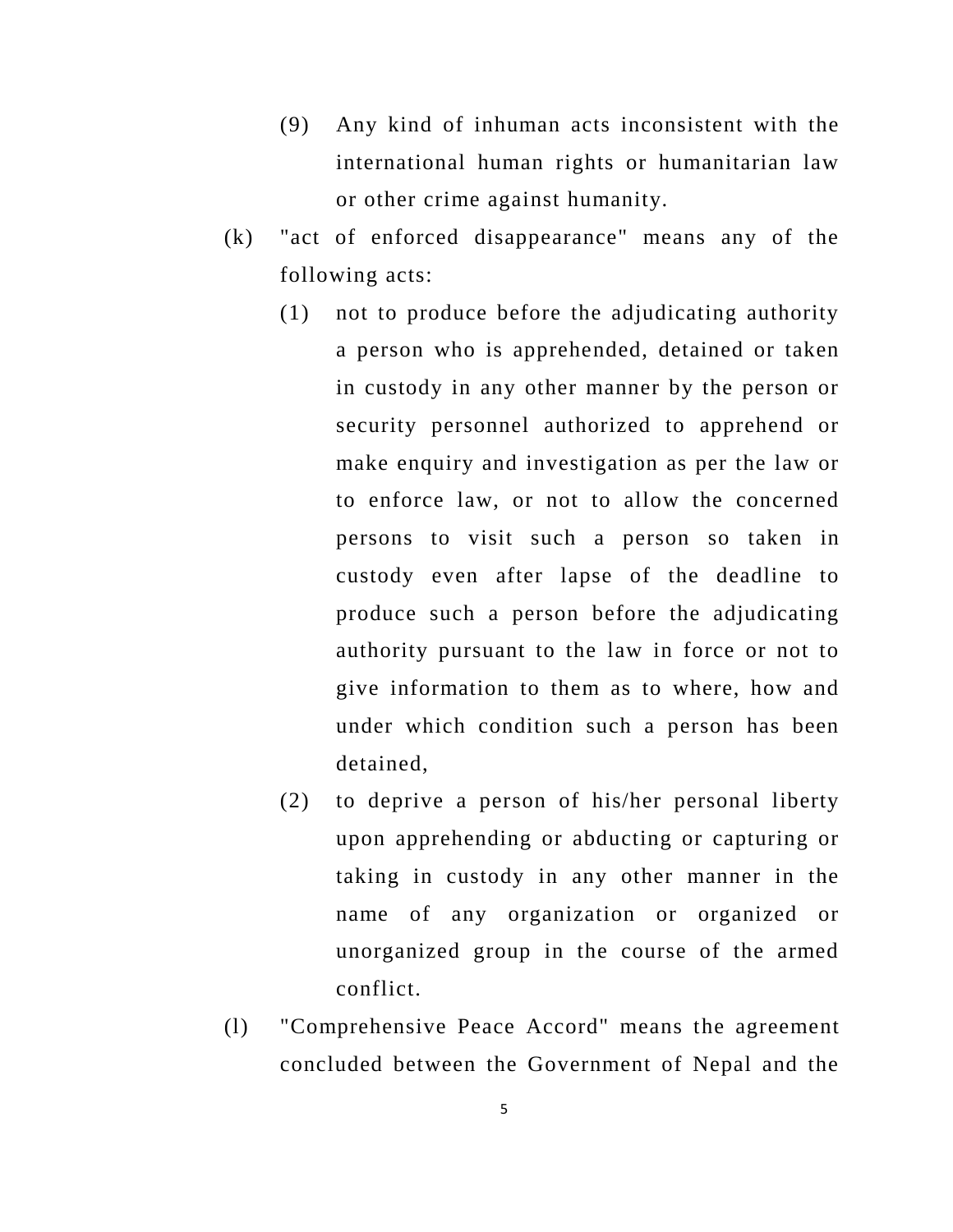then Communist Party of Nepal (Maoist) on 2063/08/05 (21 November 2006).

- (m) "Secretary" means the Secretary of the Commission.
- (n) "Member" means the member of the Commission and this term also includes the Chairperson.
- (o) "armed conflict" means the armed conflict between the Government of Nepal and the then Communist Party of Nepal (Maoist) from 2052/11/01 (13 February 1996) to 2063/08/05 (21 November 2006).

## Chapter-2

### Constitution of the Commission

3. Constitution of the Commission: (1) The Government of Nepal shall, upon a notification published in the Nepal Gazette, constitute separate independent, impartial, accountable and high level Enforced Disappearances Enquiry Commission and Truth and Reconciliation Commission for such acts as to bring the facts out to the general public by making enquiry and investigation into the truth about the incidents of the gross violations of human rights in the course of the armed conflict and about those who were involved in those incidents, bring about reconciliation between the perpetrator and victim, and make recommendation for legal action against those who were involved in grave offences relating to those incidents including arrangement for reparation to the victims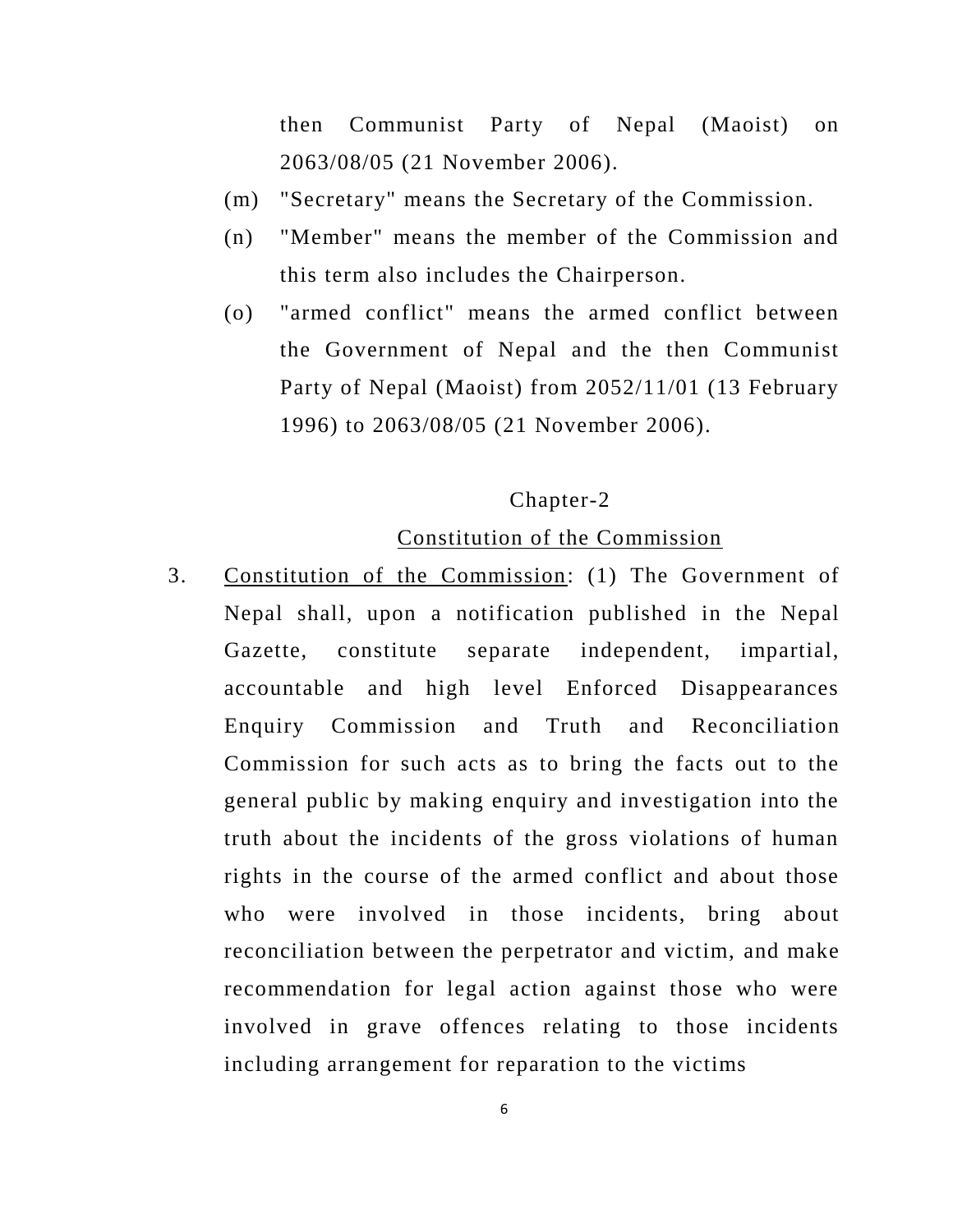(2) The Commission which shall include at least one women member shall consist of five members including the Chairperson.

(3) There shall be a recommendation committee as follows to make recommendation for appointment of the Chairperson and Members:

- (a) A person designated by the Government of Nepal from amongst the former Chief Justices -Chairperson
- (b) Chairperson of the National Human Rights Commission or a member of the Commission designated by the Chairperson -Member
- (c) Three persons including at least one women nominated by the Government of Nepal from amongst the human rights activist, psychologist, legal expert, forensic expert, conflict expert, sociologist, women rights activist or persons involved in the peace process -Member

(4) The recommendation committee as referred to in sub-section (3) shall recommend the names of the Chairperson and Members for appointment from amongst the persons eligible for the Chairperson and Members.

(5) Prior to recommending the names of the Chairperson and Members, the recommendation committee as referred to in sub-section (3) shall set their public

7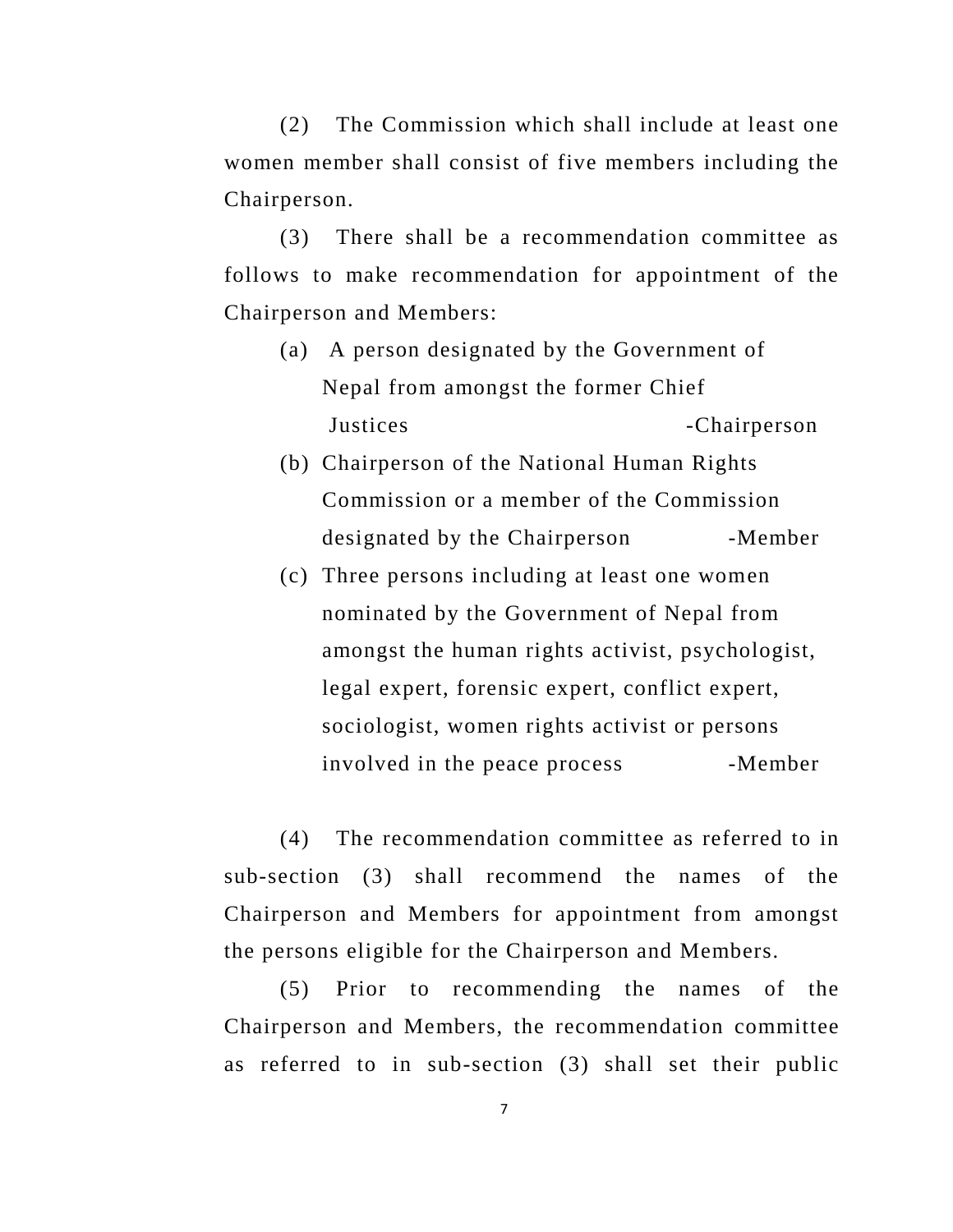selection process and publish such a selection process publicly.

- 4. Qualification of Chairperson and Members: The following person shall be eligible for appointment of the Chairperson and Members:
	- (a) He/she has held a bachelor's degree from a recognized academic institution,
	- (b) He/she is not a member of any political party at the time of appointment,
	- (c) He/she is of high moral character,
	- (d) He/she has worked in the field of human rights, peace, law, conflict management or sociology,
	- (e) He/she has attained the age of thirty five years,
	- (f) He/she has worked as a justice of the Supreme Court or Chief Judge of the Appellate Court, worked at the post of special class of the Nepal Judicial Service or possesses the qualification for the justice of the Supreme Court in the case of the Chairperson.
- 5. Disqualification for Chairperson and Members: The following persons shall be deemed to be disqualified for the post of Chairperson and Members:
	- (a) He/she is a non-Nepalese citizen,
	- (b) He/she is convicted of a criminal offence involving moral turpitude,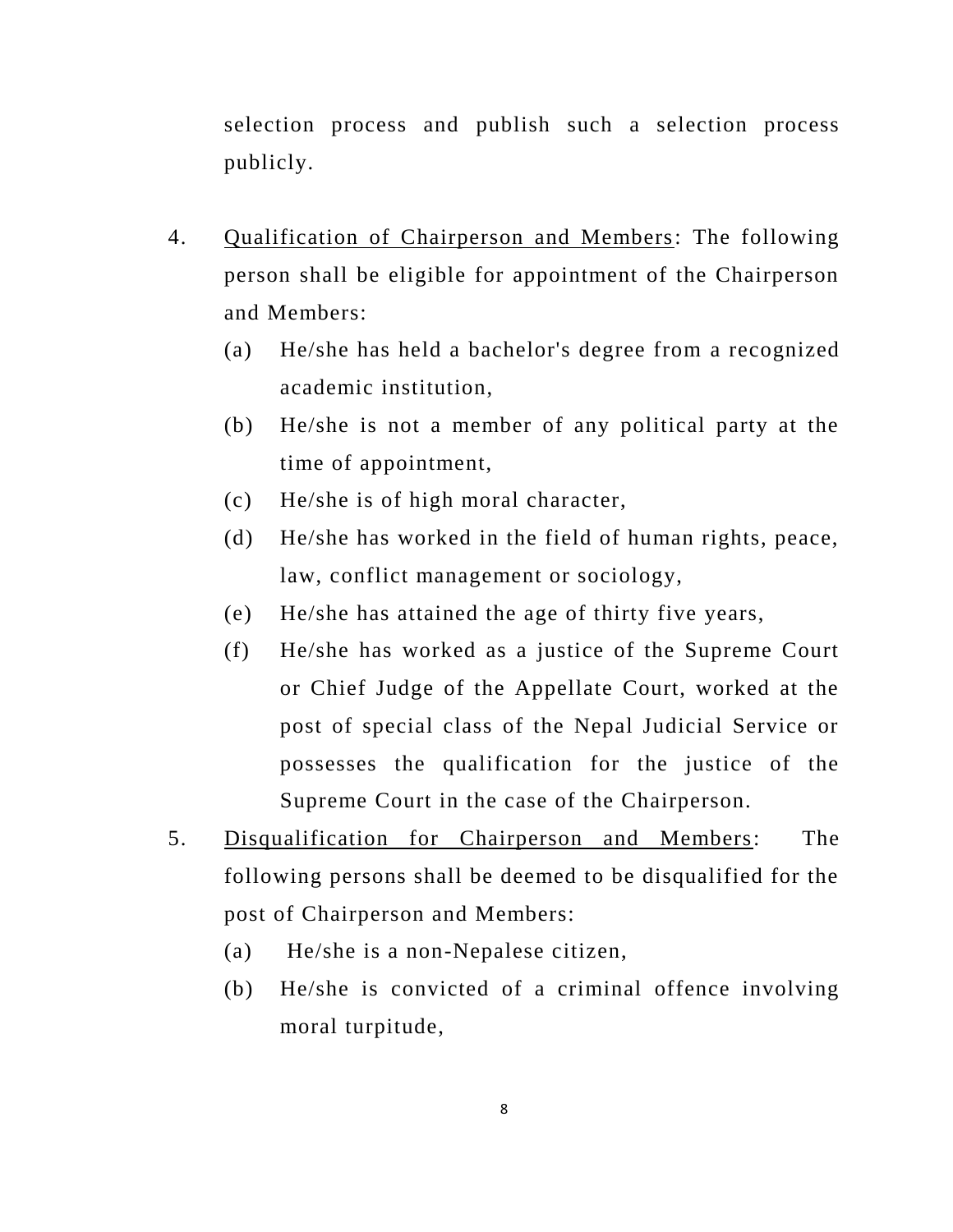- (c) He/she is punished for the offence of gross violation of human rights,
- (d) He/she is involved in the armed conflict,
- (e) He/she has been recommended by the National Human Rights Commission for legal actions for the offense relating to the violation of human rights.
- 6. Terms of office: (1) The Chairperson and the Members shall hold their offices until the dissolution of the Commission pursuant to Section 39.

(2) Notwithstanding anything contained in subsection (1), if the Chairperson or any Member lacks competence or if he/she is involved in misconduct, the Government of Nepal shall constitute a three -member probe committee under the chairpersonship of a former Chief Justice and may relieve such Chairperson or Member of his/her office on the recommendation of that committee.

Provided, however, that the Chairperson or Member being so charged shall not be deprived of an opportunity to defend himself/herself.

(3) Other rules of procedure relating to the probe into the charge against the Chairperson or Member as referred to in sub-section (2) shall be as prescribed.

7. Vacation of office: (1) The office of the Chairperson or Member shall be deemed to be vacant in the following circumstance:

9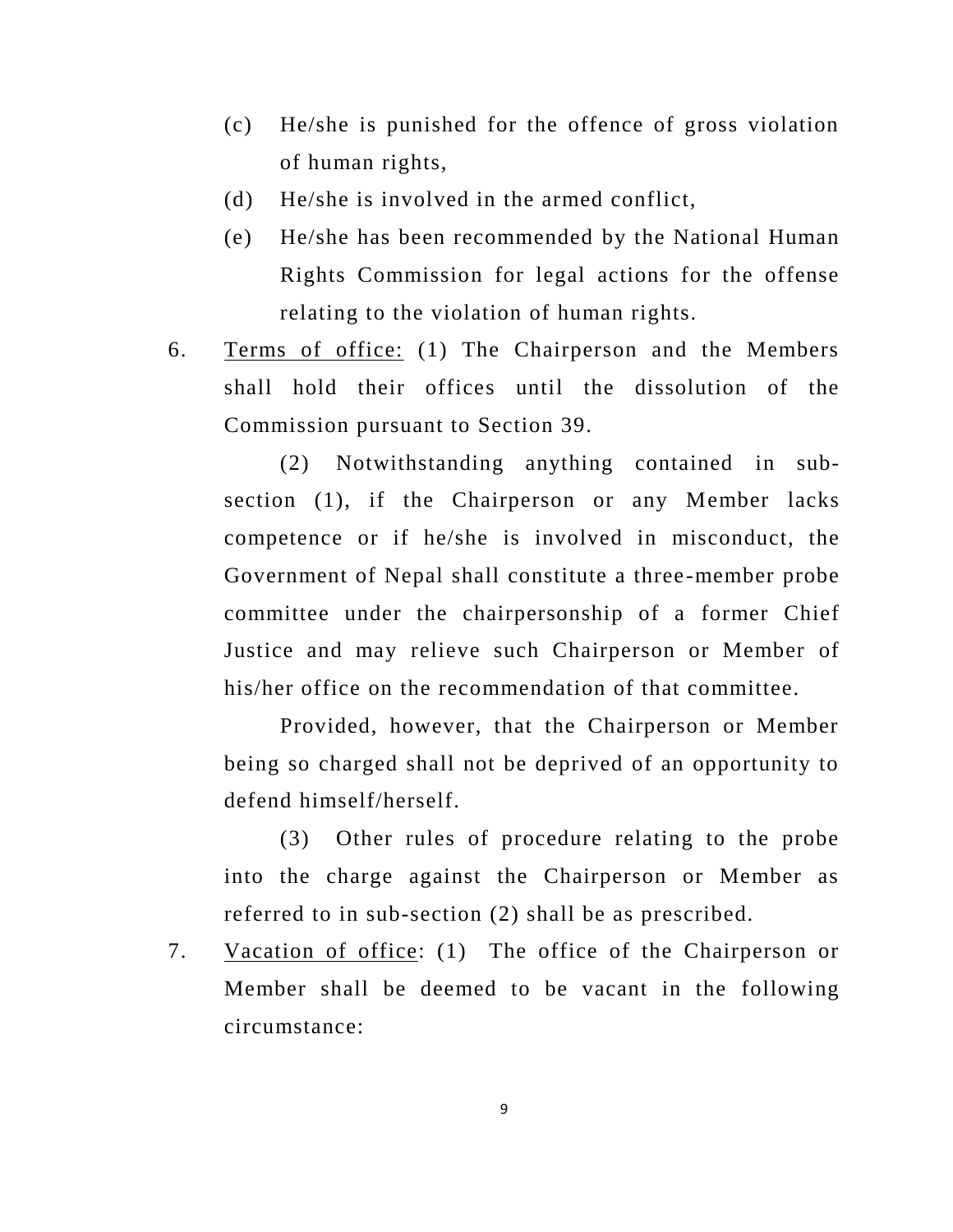- (a) If he/she tenders resignation from his/her office to the Prime Minister,
- (b) If he/she is disqualified for his/her office under Section 5,
- (c) If he/she is relieved of his/her office pursuant to sub-section (2) of Section 6,
- (d) If he/she dies.

(4) If an office of the Chairperson or Member falls vacant for any reason, such an office shall be fulfilled by following the process as referred to in Section 3.

- 8. Conditions of service of Chairperson and Member: (1) The Chairperson and Member shall be full-time office-bearers.
	- (2) The remuneration of the Chairperson and Member shall be equivalent to that of the Chairperson and Member of the National Human Rights Commission.
	- (3) The conditions of service and other facilities of the Chairperson and Member shall be as determined by the Government of Nepal.
- 9. Meeting and decision of the Commission: (1) The meeting of the Commission shall be held as necessary at the venue, time and date as specified by the Chairperson.

(2) Notwithstanding anything contained in subsection (2), the meeting of the Commission in the absence of the Chairperson shall be held at the venue, time and date as specified by the Secretary in consultation with the Members.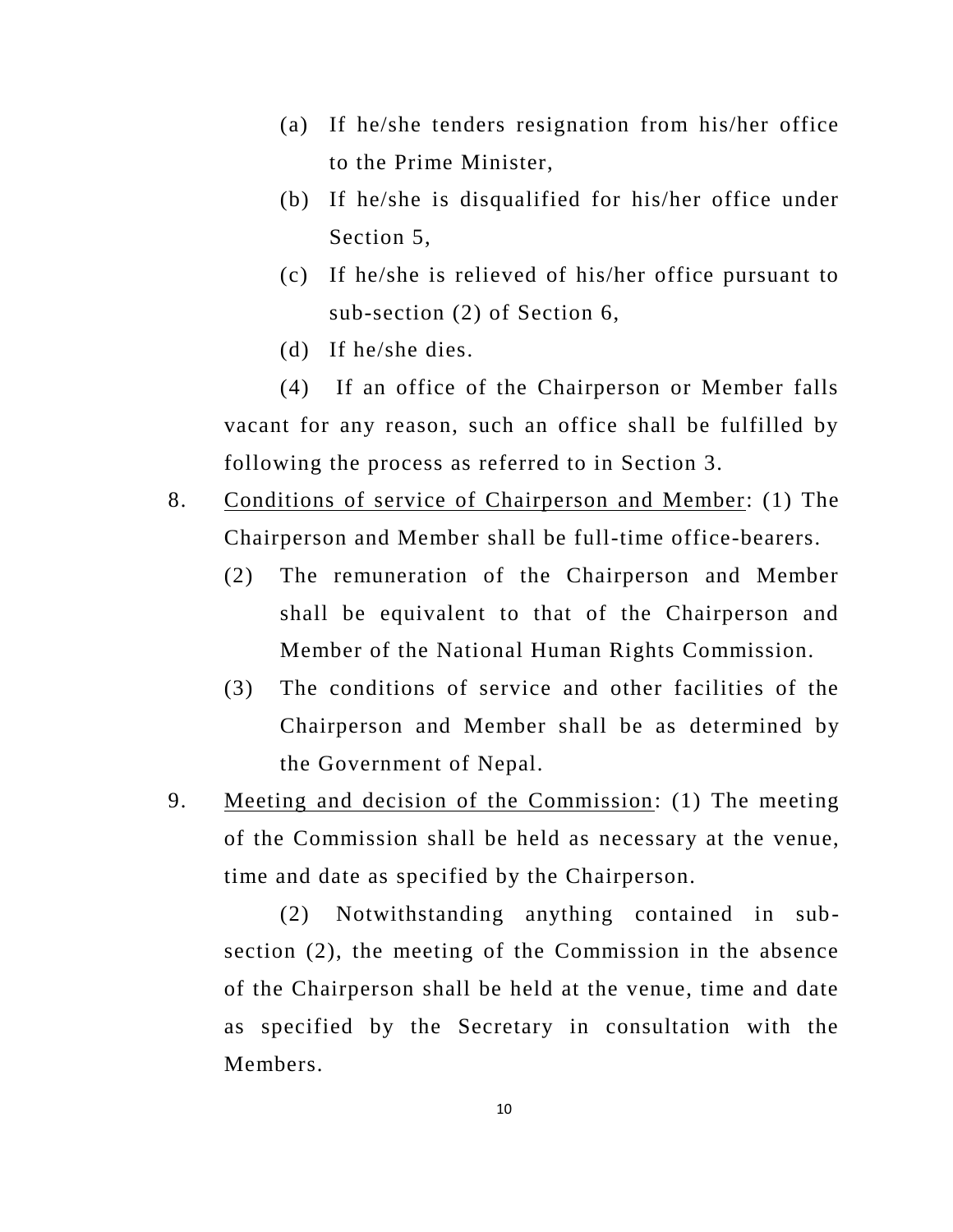(3) Presence of the Members more than fifty percent of the total number of Members of the Commission shall be deemed to constitute a quorum for the meeting of the Commission.

(4) The Chairperson shall preside over, and in his/her absence, the Member senior most from amongst the Members present shall preside over, the meeting of the Commission.

(5) The decision of the Commission shall be taken by consensus. In the event of failure to reach a consensus, opinion of majority of votes of the meeting of the Commission shall prevail, and in the event of a tie, the person presiding over the meeting shall exercise the casting vote.

(6) The Chairperson shall authenticate the decision of the meeting of the Commission.

(7) The Commission may, if it desires, invite the expert of the subject relating to the business of the Commission to participate in the meeting of the Commission as an observer.

(8) Other rules of procedures relating to the meeting of the Commission shall be as determined by the Commission.

10. Secretary: A Gazetted Special Class Officer of the Nepal Judicial Service appointed or designated by the Government of Nepal shall act as the Secretary of the Commission.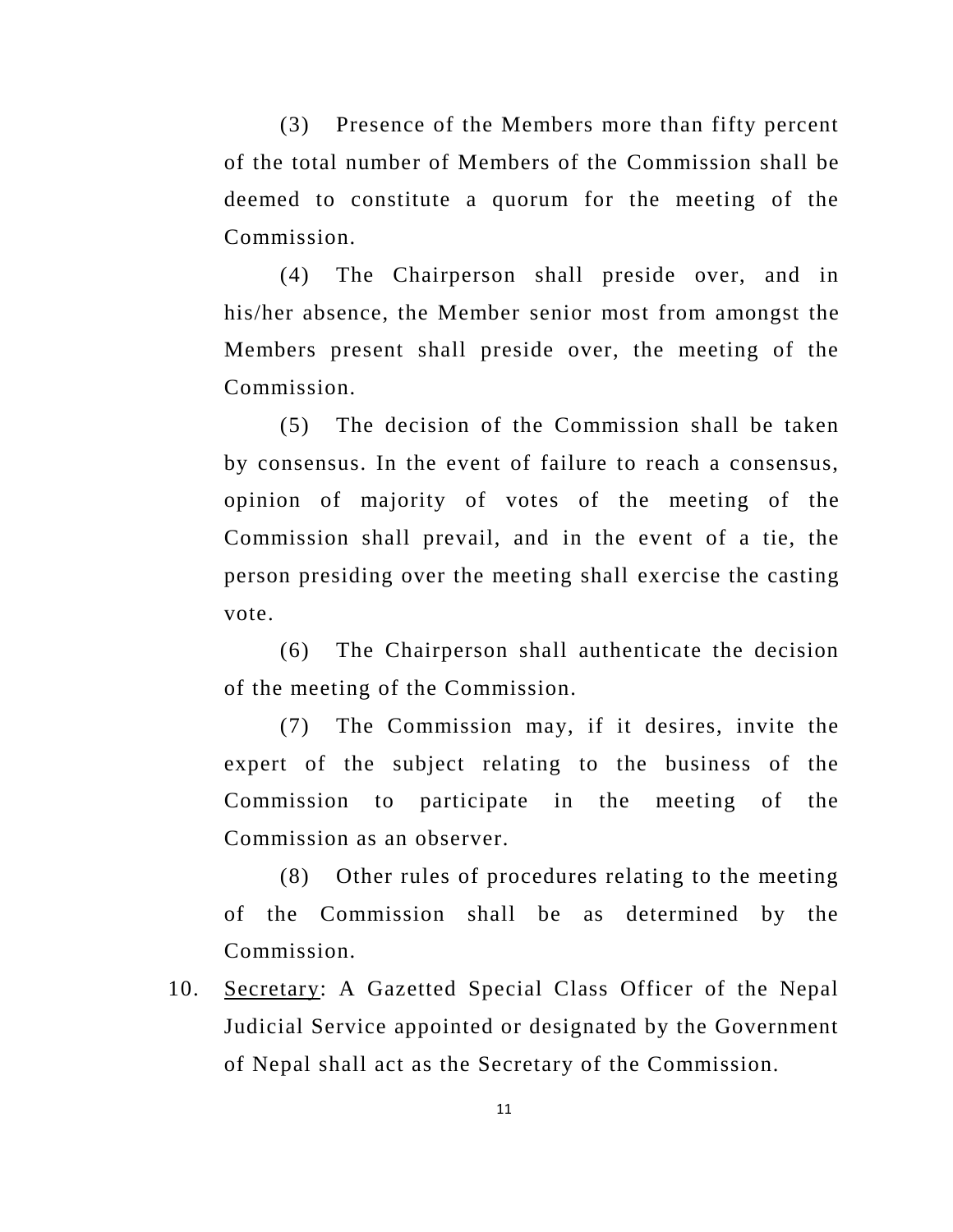11. Employees of the Commission: (1) The Ministry shall provide the employees necessary for the Commission. While providing the employees accordingly, the Ministry shall consult with the Commission.

(2) Notwithstanding anything contained in subsection (1), if the Government of Nepal does not have the expert employee as requested by the Commission or if the Ministry fails to provide the employees in such a number as requested by the Commission, the Commission may appoint the employees in contract.

(3) The function, duty and powers, term of office, remuneration and facilities of the employees appointed in contract pursuant to sub-section (2) shall be as determined by the Commission.

Provided, however, that the remuneration and facilities of these employees shall not be more than the remuneration and facilities of the Government of Nepal working for the Commission at the same class or level.

(4) The employees working for the Commission pursuant to sub-section (1) shall be entitled to the allowance and facilities as determined by the Commission.

12. Means and sources of the Commission and its audit: (1) The Ministry shall make arrangements for an amount, building, means and other sources necessary for the business of the Commission.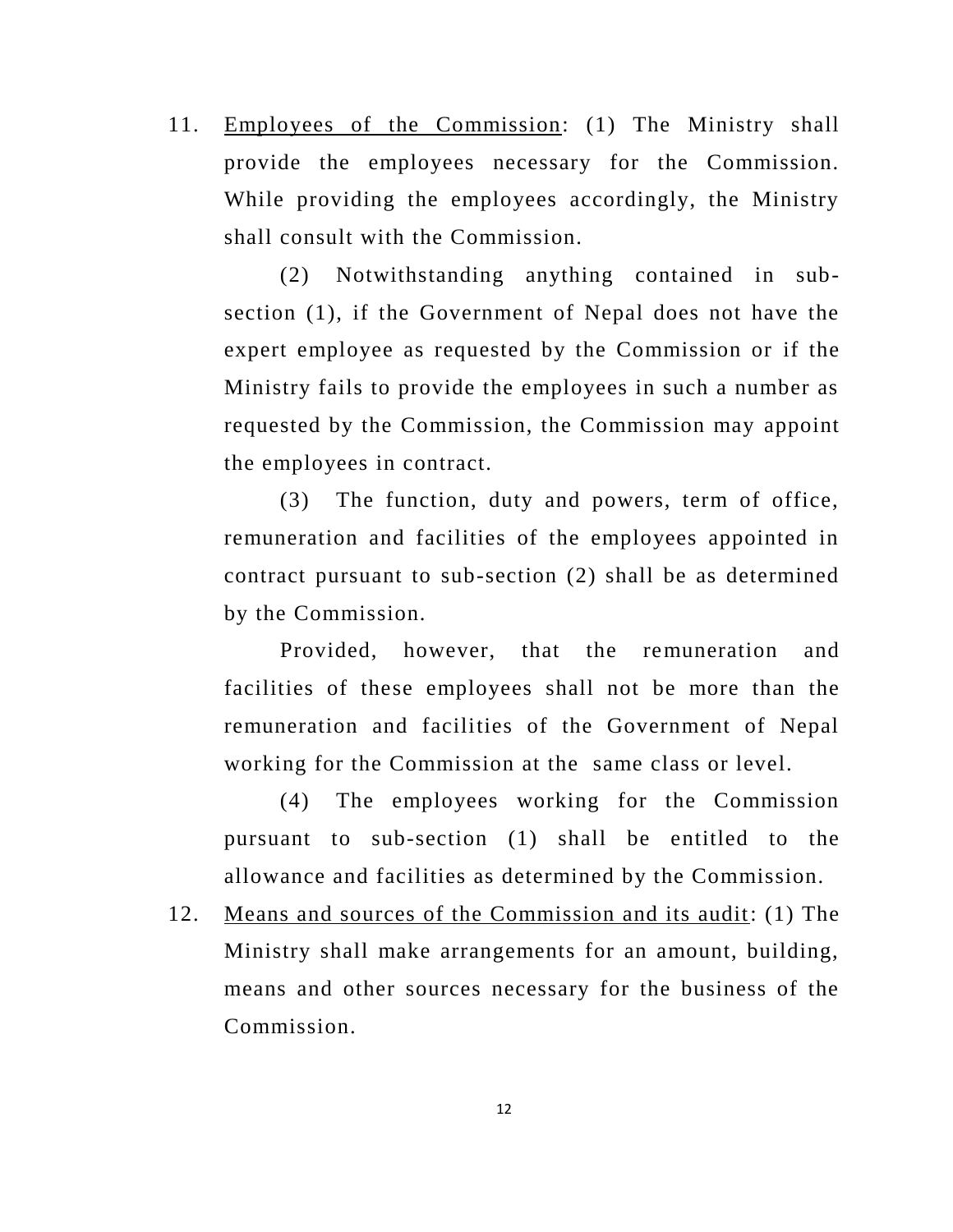(2) The Commission shall deposit the amount received by the Commission pursuant to sub-section (1) in an account opened by it in a commercial bank.

(3) All the expenses of the Commission shall be borne by the amount deposited pursuant to sub-section (2).

(4) The Commission shall maintain its accounts of incomes and expenditures in the format adopted by the Government of Nepal.

(5) The audit of the Commission shall be carried out by the Auditor General.

#### Chapter-3

Functions, Duties and Powers of the Commission

- 13. Functions, Duties and Powers of the Commission: (1) Functions, Duties and Powers of the Commission shall be as follows:
	- (a) To investigate into the incidents of the gross violation of human rights, and find out and record the truth and bring it out for the general public,
	- (b) To ascertain victims and perpetrators,
	- (c) To endeavor to bring about reconciliation between the perpetrators and victims, and to bring about reconciliation,
	- (d) To make recommendation on reparation to be provided to the victims or their families,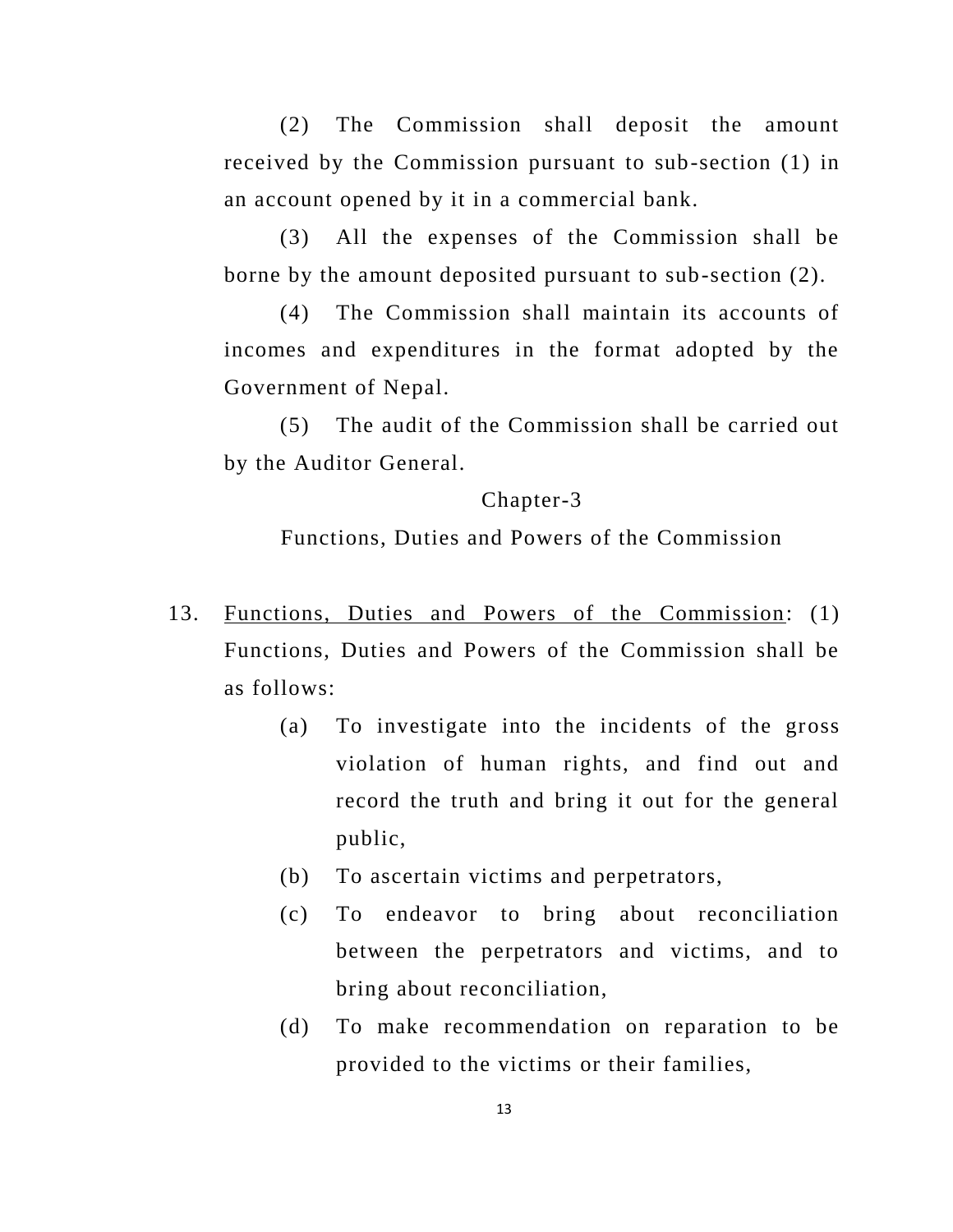- (e) To make recommendation for legal action against those perpetrators to whom amnesty is not granted and in the case of whom reconciliation has not been reached,
- (f) To provide the victims with identity cards as prescribed and also provide them with information after completion of investigation.
- (g) To carry out, or cause to be carried out, other functions as specified in this Act.

(2) Notwithstanding anything contained in the prevailing laws, the Commission shall, in consultation with the concerned court and authority, investigate into the cases sub-judice under various courts and authorities on the matters concerning with the incidents taken place in the course of the armed conflict.

(3) Notwithstanding anything contained in the prevailing laws, the Commission shall investigate the complaints sub-judice under various authorities on the matters concerning with the incidents taken place in the course of armed conflict.

(4) If a dispute arises as to whether or not any incident had taken place in the course of the armed conflict, the Commission shall take a decision to that effect.

(5) The Enforced Disappearances Enquiry Commission shall investigate into the matters relating to the enforced disappearances and the Truth and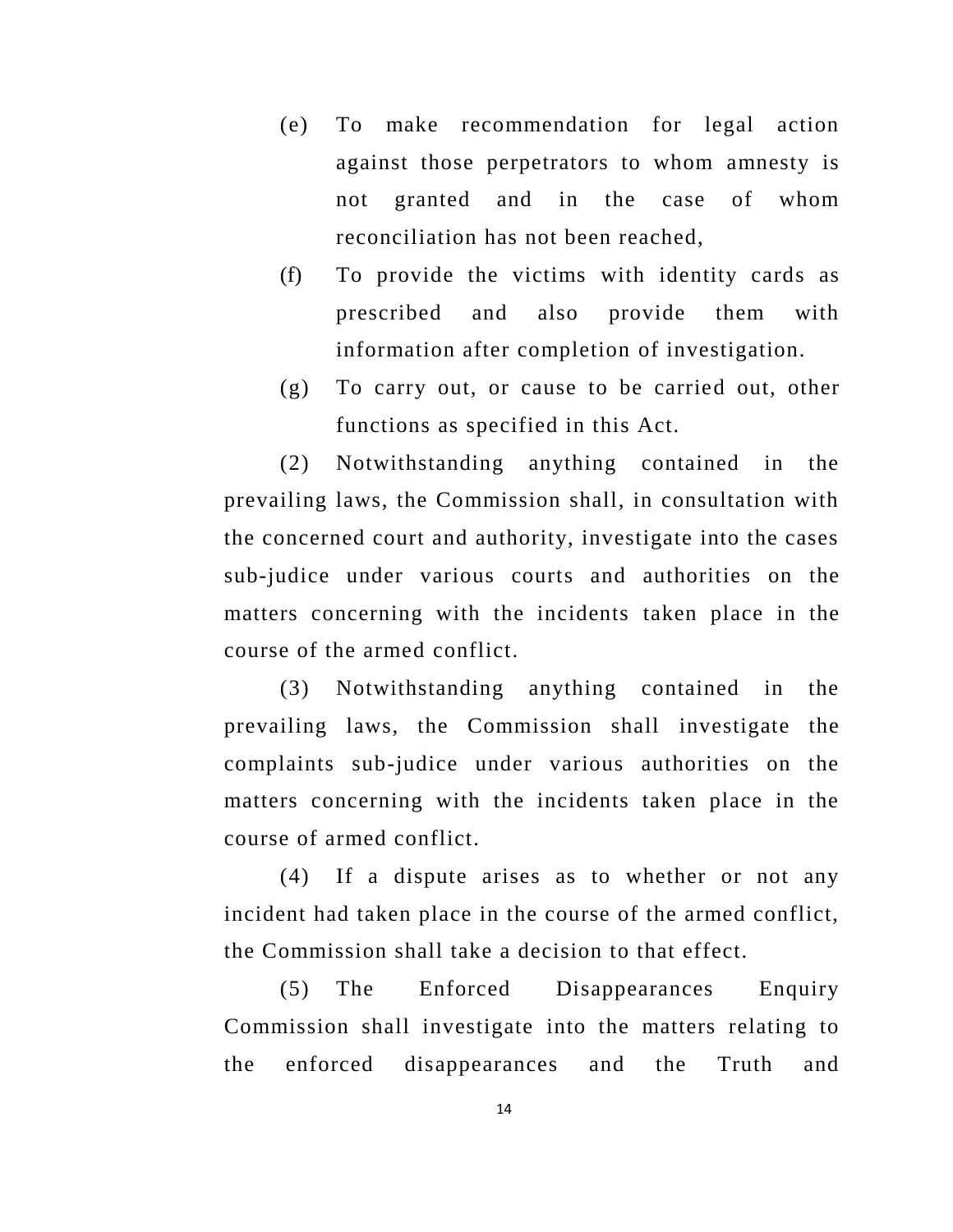Reconciliation Commission shall investigate into the matters relating to other incidents of gross violations of human rights in accordance with this Act.

(6) The Commission may investigate into the incidents of gross violations of human rights on the following grounds:

- (a) If a complaint is filed by the victim or any person on his/her behalf,
- (b) If an information comes to the notice of the Commission from any source,
- (c) If the Commission deems appropriate to investigate.

(7) The Commission may make a separate arrangement as prescribed for facilitation of children, senior citizens, person with disability and person subjected to sexual violence in the act of filing complaint with the Commission.

(8) Other procedure relating to filing complaint with the Commission shall be as prescribed.

14. Powers of the Commission on Investigation: (1) While making investigation pursuant to this Act, the Commission may, with regard to carrying out the following acts, exercise such powers as the court may have pursuant to the laws in force: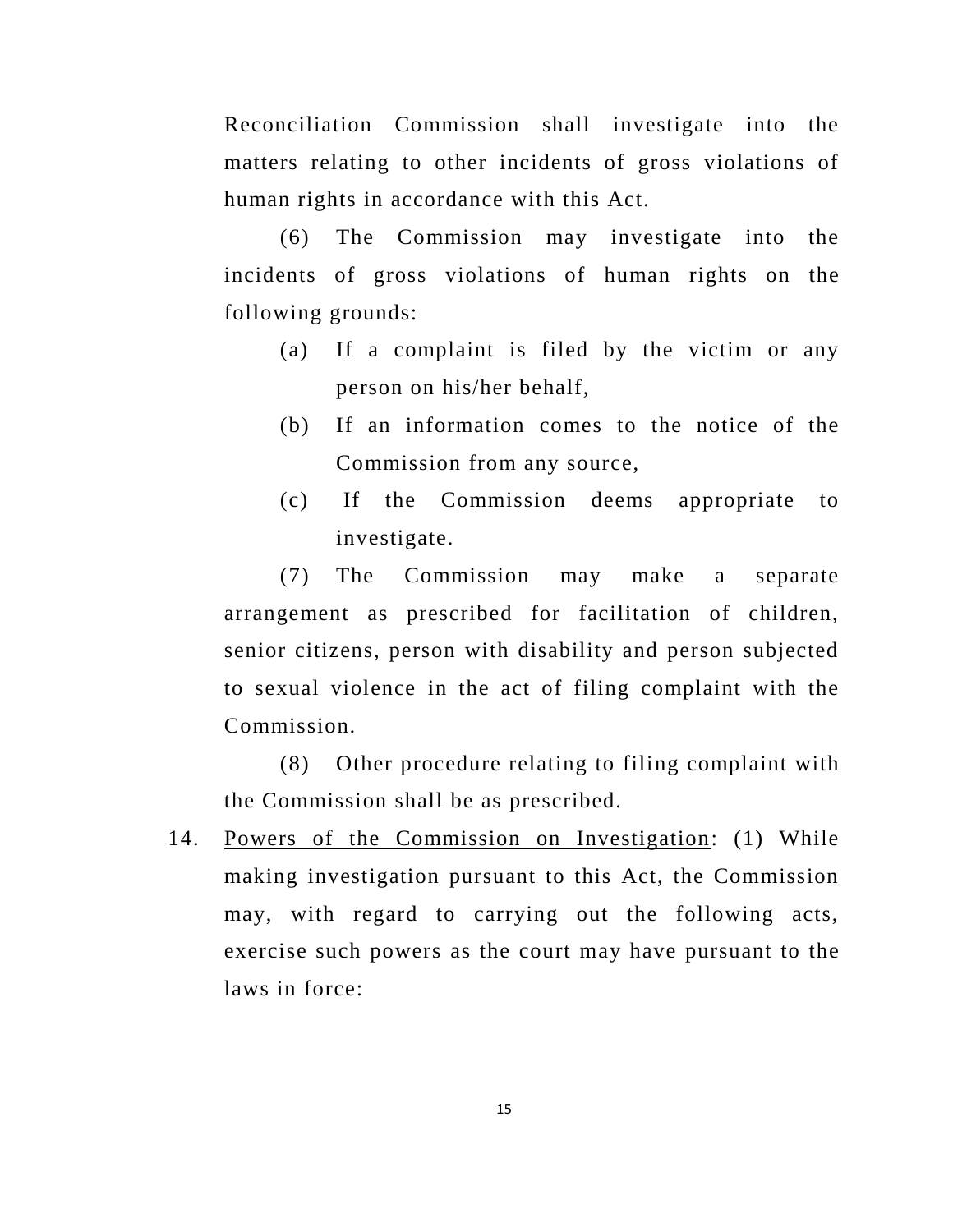- (a) To collect information or to take statement from any person upon making him/her present before the Commission,
- (b) To examine witness and take testimony,
- (c) To issue an order to produce any deed or document,
- (d) To procure any deed or its duplicate copy from any governmental or public office or court,
- (e) To examine evidence,
- (f) To carry out, or cause to be carried out, field inspection or to issue an order to produce an exhibit.

(2) In case of failure to make a witness or any other person present before the Commission from the viewpoint of security or for any other reason, the Commission may take testimony or statement from such a witness or person through video conference or any other means.

(3) The Commission may, if it deems appropriate, specify a time-limit for making any person present or for production of deed or document, exhibit or evidence pursuant to sub-section (1).

(4) If the Commission consider that any person possesses any goods, deed related with investigation or they are placed in any certain place, the Commission may, without notification, search, or cause to be searched, such a person or place, or seize, or cause to be seized, goods or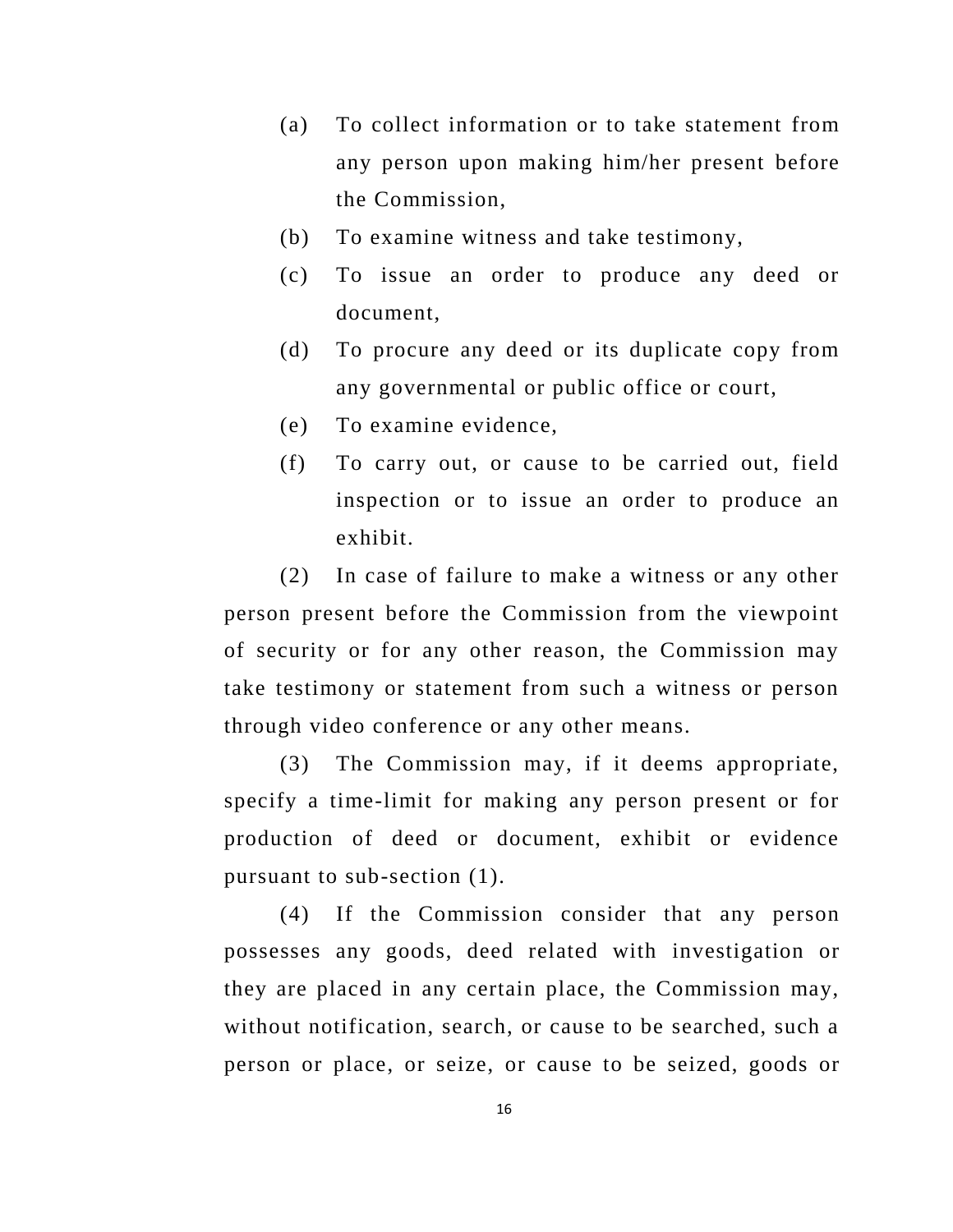deed discovered, or cause to make duplicate or copy of such a deed in full or part.

(5) If an investigation is to be conducted pursuant to this Act against any person holding public office and if it appears likely that such a person would destroy an evidence while allowing him/her to hold the office, the Commission may write to the concerned authority to suspend him/her, and upon receipt of such correspondence, the concerned authority must also suspend such a person pursuant to the law relating to his/her conditions of service if such law contains the provision on suspension and if such law does not contain such a provision, suspend for three months in maximum.

(6) If the Commission believes that a person who was subjected to disappearance was killed and his/her dead body was buried in a place, the Commission may excavate that place and find out the facts.

(7) The excavation as referred to in sub-section (6) must be done systematically, and if a dead body or human remains of a deceased is discovered while excavating accordingly, the Commission must make DNA examination or autopsy examination of that dead body and hand over the dead body or human remains to the family member, if any, of the deceased.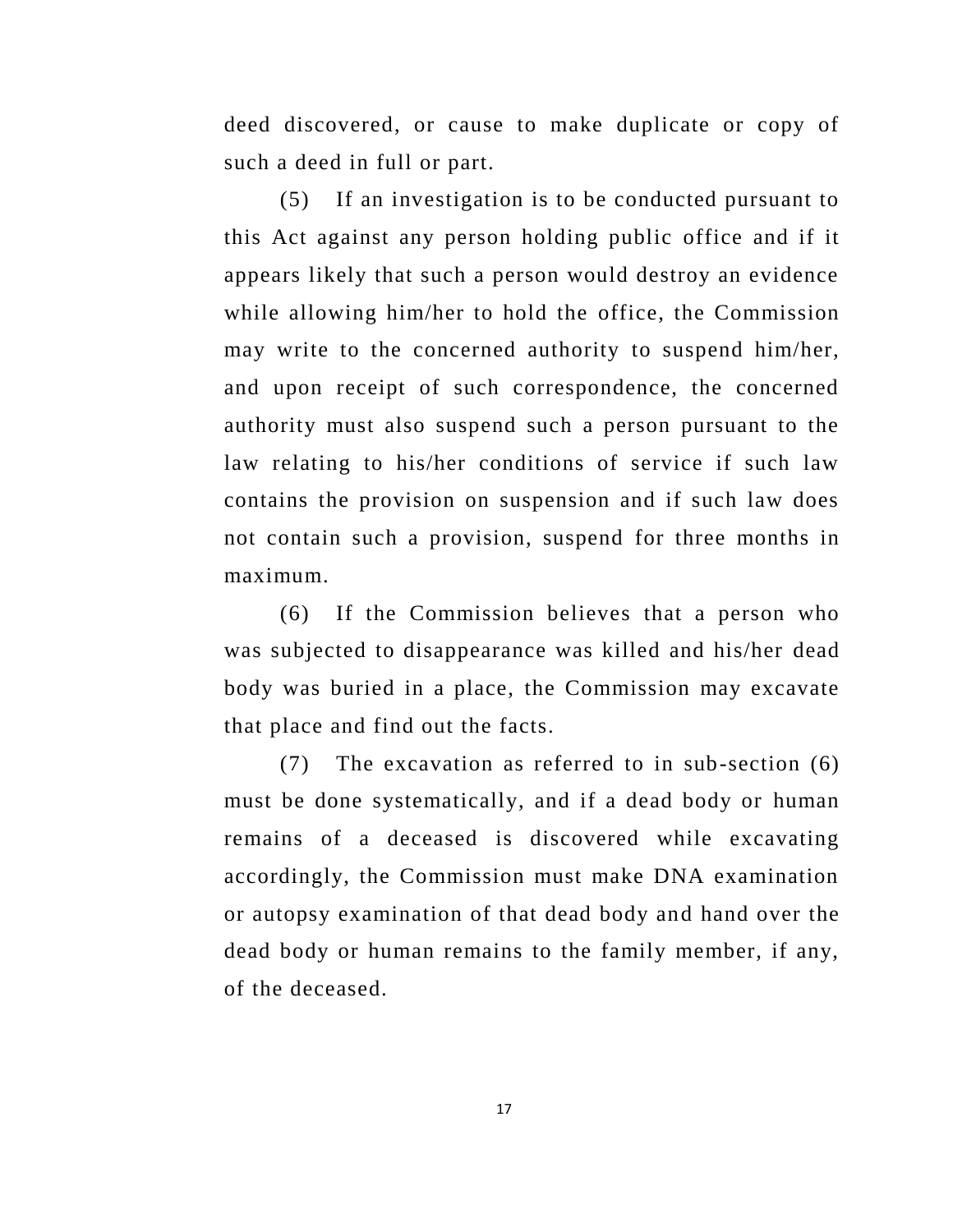(8) Other provisions relating to conducting investigation into a complaint and information received by the Commission shall be as prescribed.

15. Assistance to be made in the activities of the Commission: (1) It shall be the duty of the concerned person, organization or authority to provide information and to make statement or testimony upon being present before the Commission and to produce a deed, documents, exhibit or evidence as sought by the Commission pursuant to Section 14.

(2) If a commission seeks an assistance of local administration to search any place or to produce a person to the commission in the course of investigation pursuant to this Act, it shall be the duty of the local administration to assist the Commission.

(3) If a person, organization or authority under the duty as referred to in sub-sections (1) and (2) fails to assist in the activities of the Commission, the Commission may impose a fine on such a person or on the in-charge of such an organization or authority up to fifteen thousand rupees on the case to case basis.

(4) If a person under the duty as referred to in subsections (1) and (2) is an office-bearer or official of any governmental agency or public corporation, the Commission may write to the concerned competent authority to take action on the charge of his/her failure to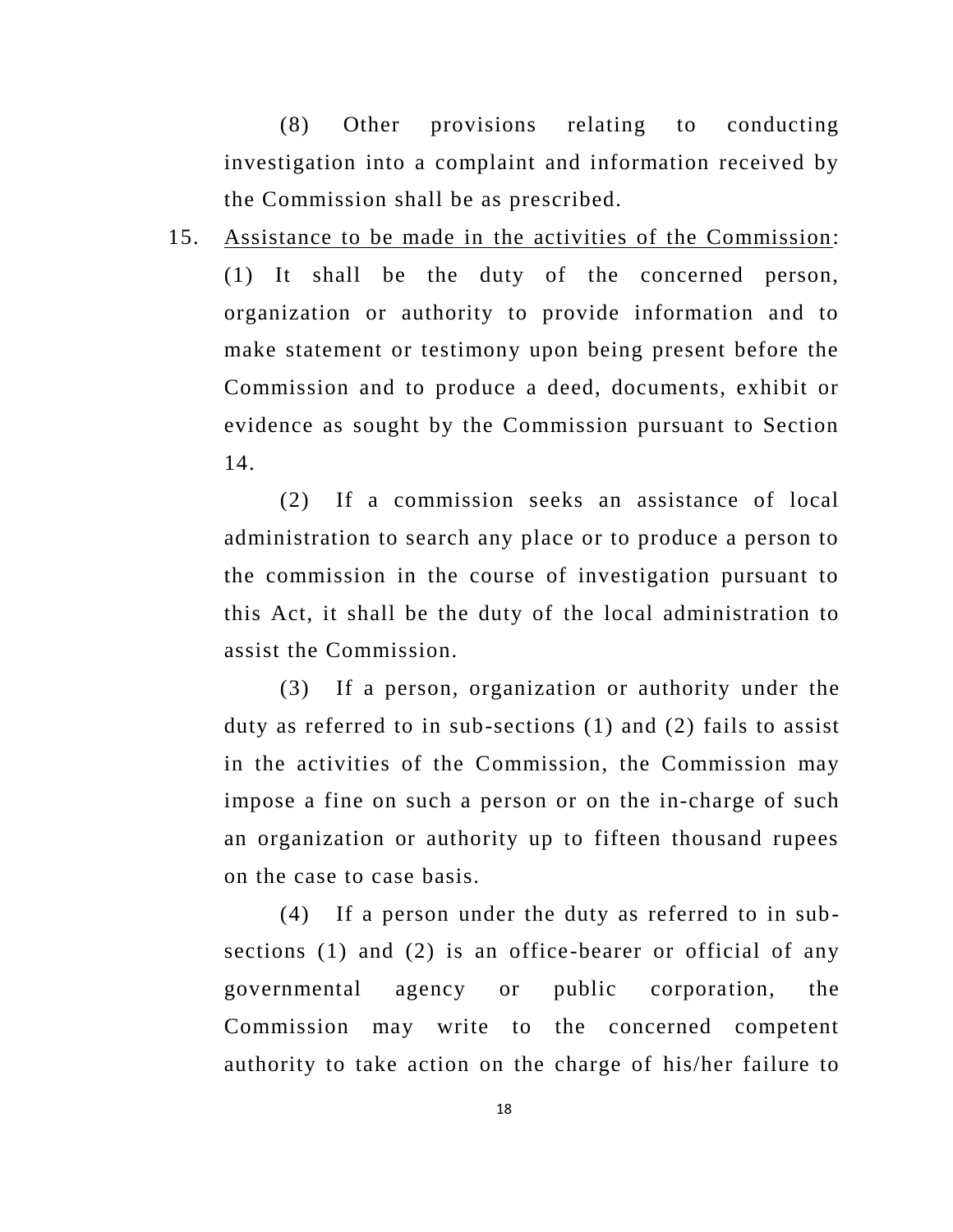fulfill the official duty pursuant to the laws in force or take departmental action against such office-bearer or official, and upon receipt of such correspondence, the concerned competent authority must take departmental action and inform the Commission,

(5) If any person obstructs the Commission in its act, the Commission may impose a fine up to fifteen thousand rupees on such a person on the case to case basis.

16. Action may be taken for contempt: (1) The Commission may initiate a proceeding for contempt of itself. If the Commission, while initiating such a proceeding, determines that its contempt is made the Commission may punish with a fine up to fifteen thousand rupees or with an imprisonment up to three months or with both.

(2) Notwithstanding anything contained in subsection (1), if the concerned person or authority submits an apology to the satisfaction of the Commission, the Commission may either pardon him/her or remit or commute the sentence if so imposed on him/her or may suspend the punishment on the conditions set by the Commission or order not to execute the punishment if the conditions set by it are observed.

17. Protection of witness and other persons: (1) If a person, victim or his/her family member who is present to make statement or testimony or provide information requests the Commission for his/her security or if it appears necessary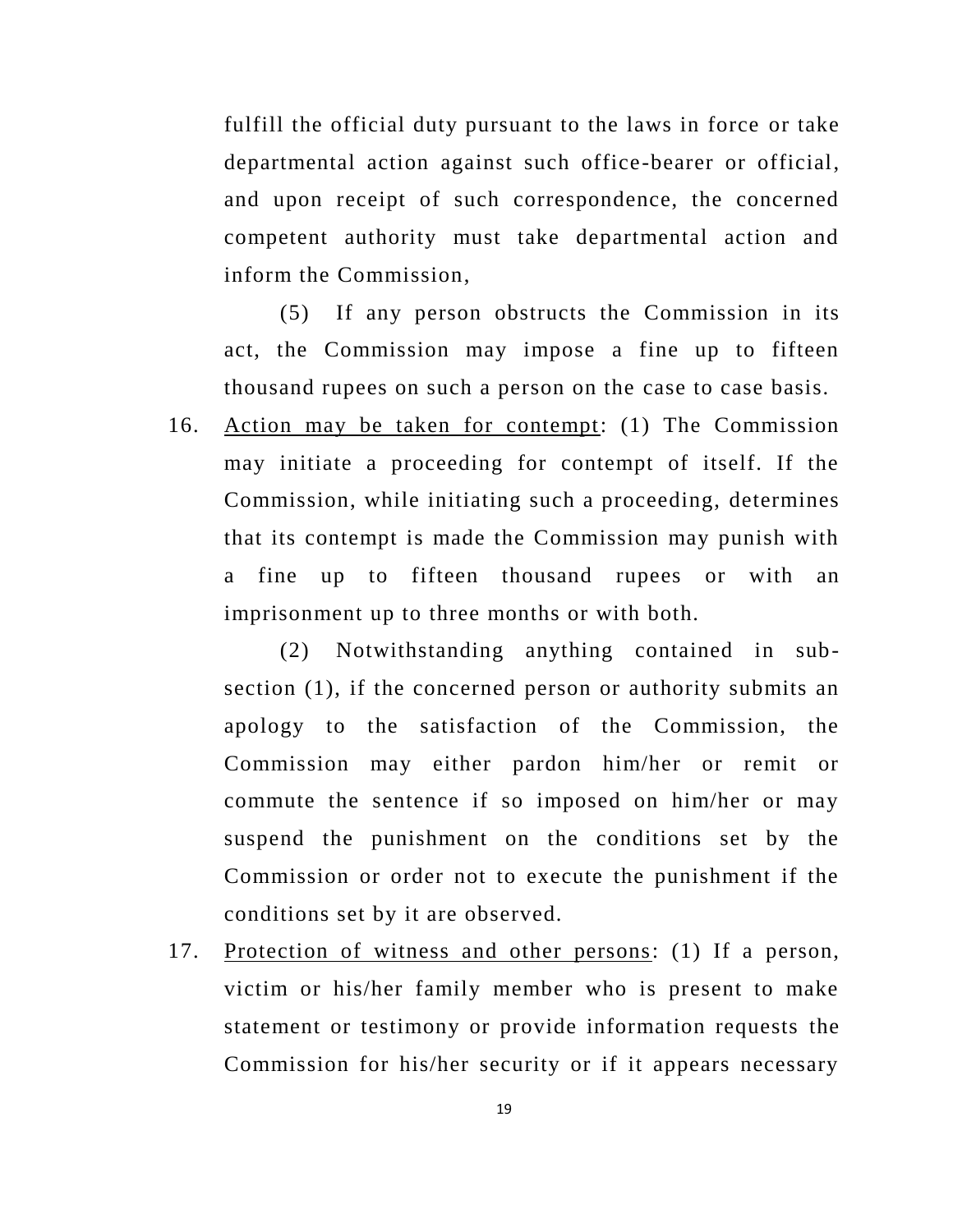to provide security to such a person even though he/she does not so request, or to provide security to a person assisting in the Commission or working for the Commission, the Commission must make appropriate arrangement for the security of that person.

(2) The Commission may take assistance of the Government of Nepal as per necessity for security of any person as referred to in sub-section (1).

(3) No legal action shall be taken nor shall prosecution be brought against any person merely for the reason that he/she makes statement or testimony for, or provides information to, the Commission.

(4) If a person present to make a statement or testimony for, or provide information to, the Commission asks for actual cost incurred in travelling, food and accommodation, the Commission may provide reasonable cost to such person.

(5) If a person making a statement or testimony or providing any information or evidence desires to keep his/her name confidential, the Commission must keep his/her name confidential.

(6) The Commission may make separate provision as prescribed to facilitate children, senior citizen, person with disability or person subjected to sexual violence in the act of making a statement or testimony.

20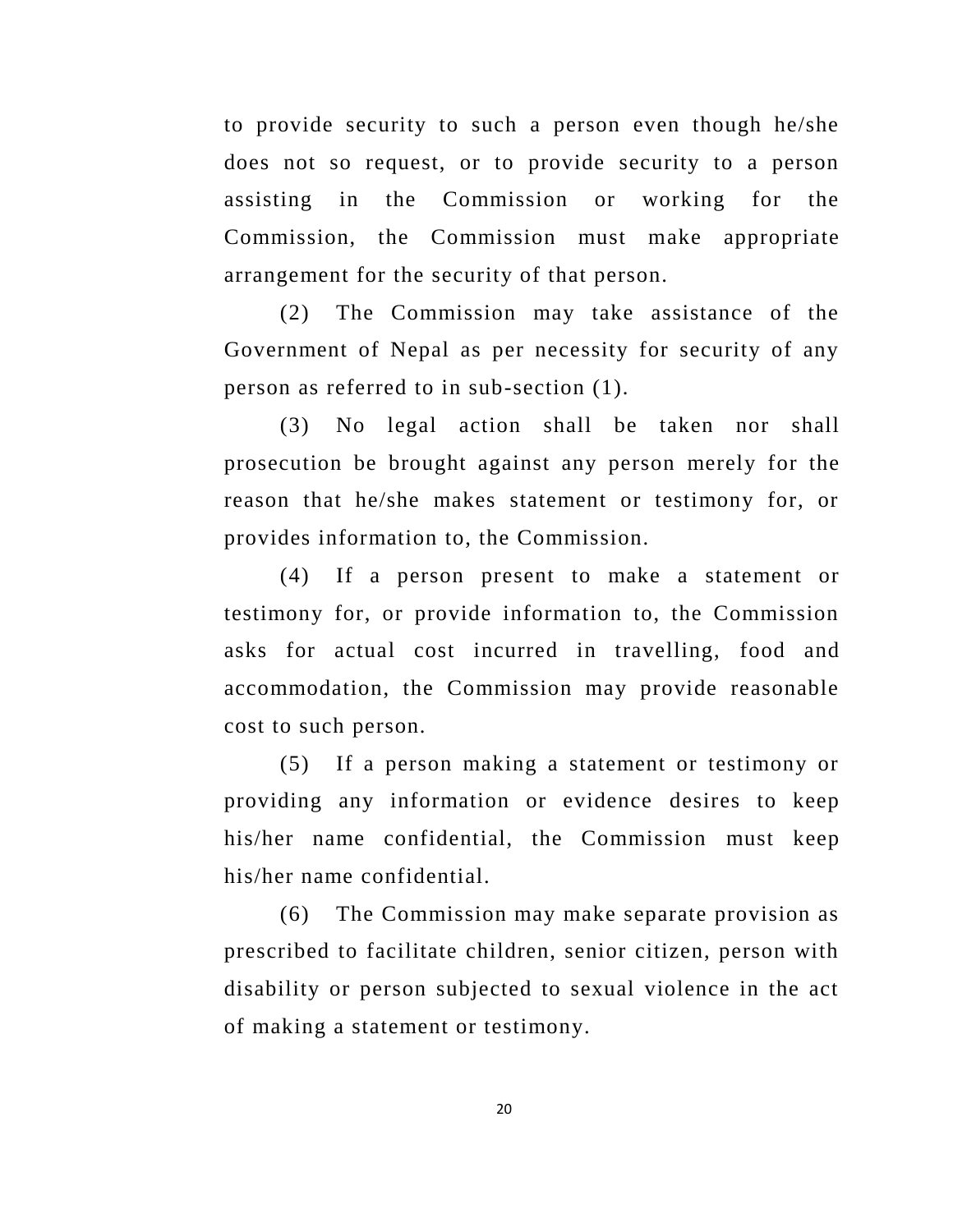(7) If an employee or security personnel working at a government agency informs that he/she was not in a position for the reason of his/her security to make a statement or testimony or provide information to the Commission while working at the office where he/she is working, the Commission may write to the concerned authority to transfer him/her to the office where he/she may be transferred, and upon receipt of such correspondence, the said agency must transfer such an employee.

(8) Security and protection of mental and physical welfare, privacy and dignity of the witness, victim and the person assisting in the act of the Commission shall be as prescribed.

18. Public hearing may be conducted: (1) The Commission may, if it deems necessary, conduct public hearing to find out the truth and facts on matters of gross violation of human rights.

(2) Method and procedures for public hearing shall be as prescribed by the Commission.

19. Activities of the Commission to be open and transparent: (1) The activities of the Commission must be open and transparent.

(2) Notwithstanding anything contained in subsection (1), the activities which may have adverse impact on the prestige, dignity, privacy or security of a person, jeopardize the law and order situation and have adverse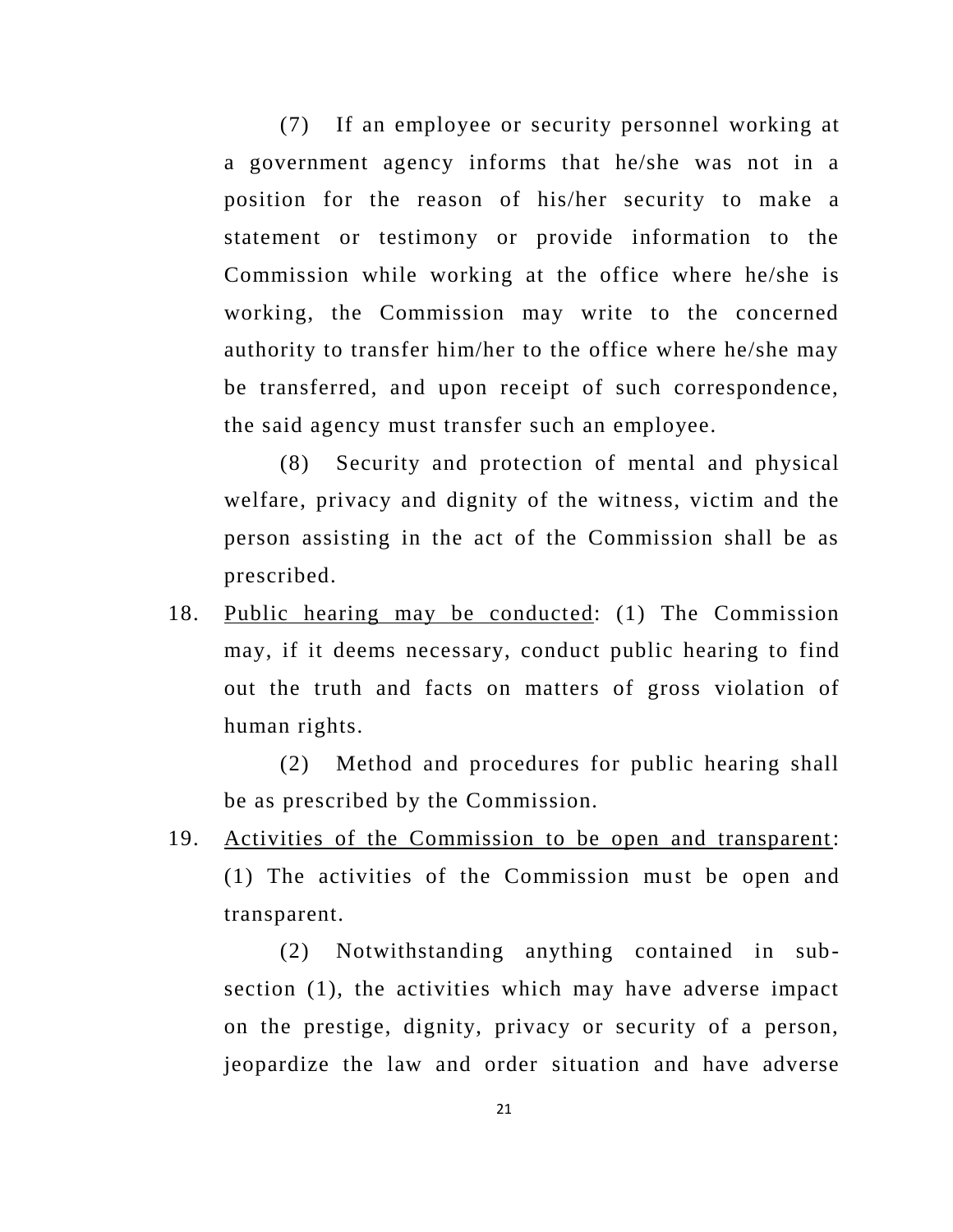impact on the process of investigation may be kept confidential.

(3) The Commission may make public the statement relating to its activities from time to time for information to the general public including the victims.

20. Independency and impartiality to be maintained: (1) The Commission must perform its activities independently and impartially.

(2) The Commission shall not act with prejudice, undue consideration or malice.

(3) The Commission must uphold the generally acceptable principles of justice and human rights in performing its activities.

(4) If any person against whom the Commission has to conduct an investigation or take an action is the relative of a Member or if a Member is directly related with that person in the course of any transaction, the Member shall not get involved in such investigation or action.

21. Proceeding on a complaint may be suspended: If there is no sufficient ground to take action upon conducting an investigation into a complaint or information filed with or provided to the Commission, the Commission may suspend the proceeding on such a complaint by giving the reason thereof.

Provided, however, that if evidence which requires an action on such a complaint is discovered later on, the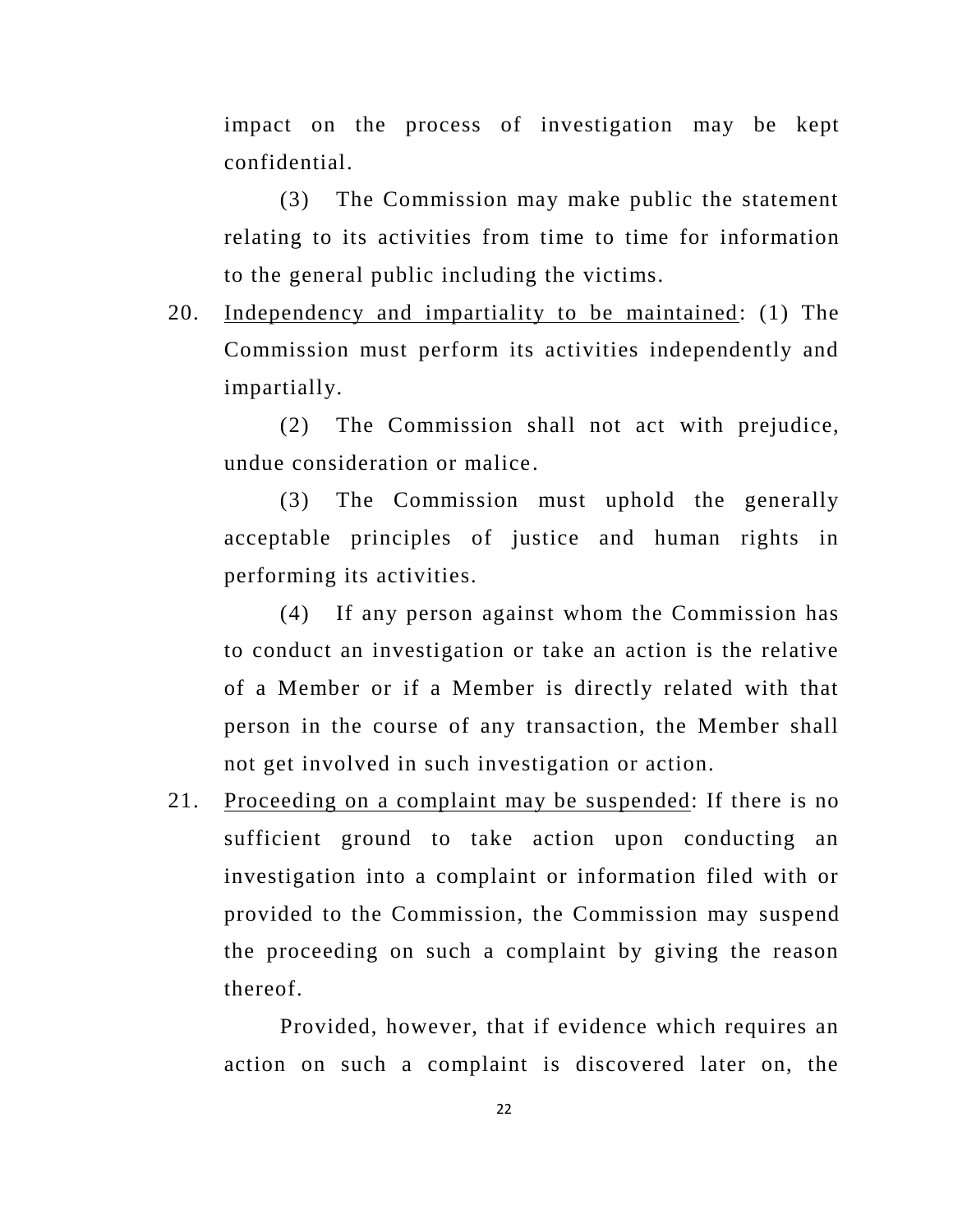Commission may conduct investigation into such Complaint.

22. Reconciliation may be made: (1) If the perpetrator or victim makes an application to the Commission for reconciliation, the Commission may bring about mutual reconciliation between the perpetrator and victim.

(2) In the course of bringing about reconciliation between the perpetrator and the victim pursuant to subsection (1), the Commission shall cause the perpetrator to regret the wrongful act he/she committed and also cause him/her to apologize to the victim.

(3) While bringing about reconciliation pursuant to sub-section (1), the Commission may cause the perpetrator to provide reasonable compensation to the victim for the loss and damage the victim suffered.

(4) The Commission may carry out or cause to be carried out the following acts to inspire the perpetrator and the victim in the course of bringing about reconciliation:

- (a) To organize reconciliation functions at the sites of the armed conflict by involving the perpetrator, victim and his/her family,
- (b) To cause to be constructed statue, public place or monument in commemoration of the deceased in the course of armed conflict by involving the perpetrator, victim and his/her family,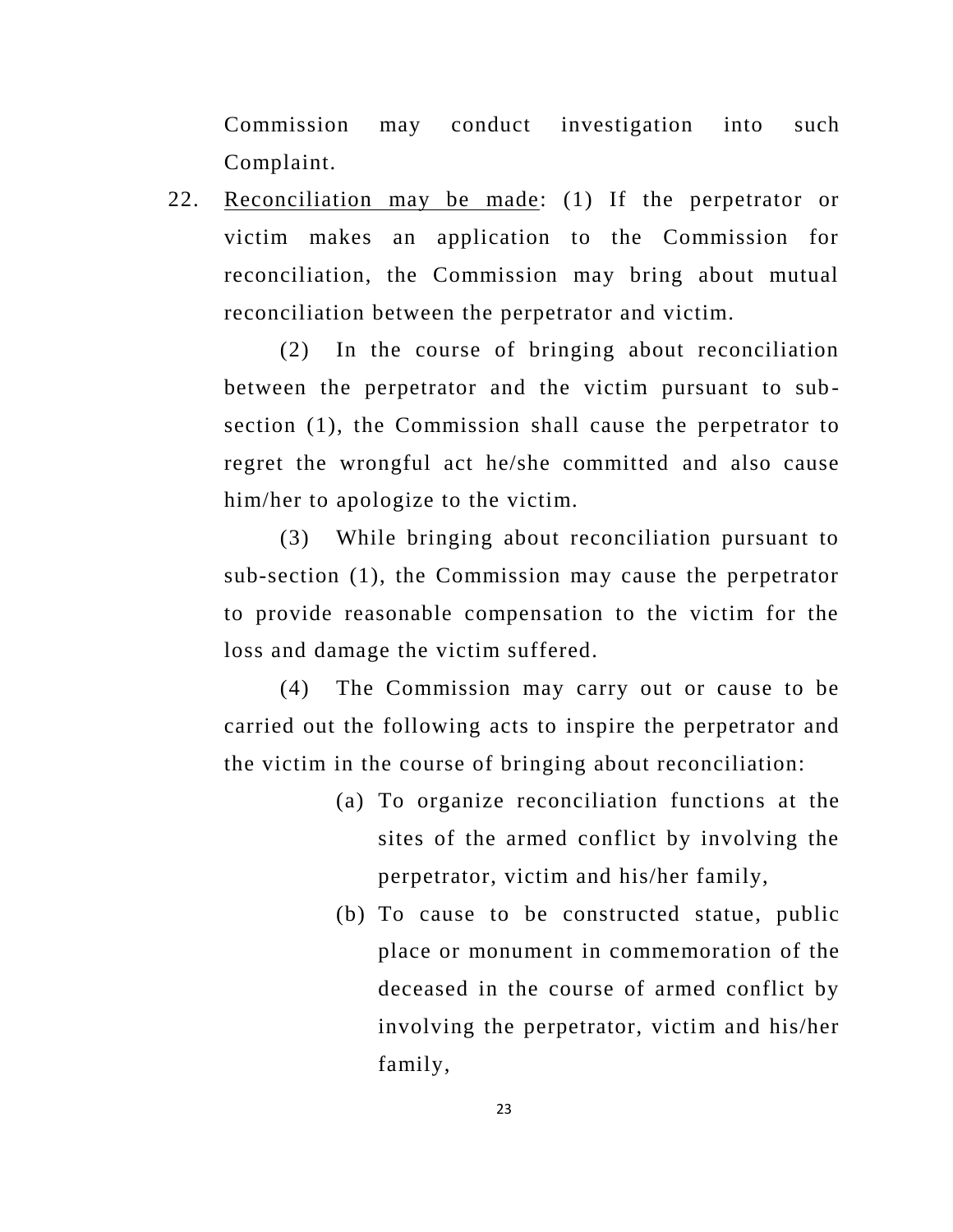- (c) To cause to be published various article, literary work, essay, song, pictures, etc. concerning reconciliation,
- (d) To enhance social and communal good faith,
- (e) To carry out other appropriate acts.

(5) In the circumstance where the victim died or he/she is a minor or is mentally unsound, the Commission may bring about reconciliation between the perpetrator and the family of the victim.

(6) Notwithstanding anything contained in this Section, the Commission may not bring about reconciliation between the victim and the perpetrator with regard to whom recommendation is not made for amnesty pursuant to subsection (2) of Section 26.

23. Recommendation to be made for reparation: (1) Upon completion of an investigation under this Act, the Commission shall make recommendation to the Government of Nepal to provide compensation to the victim, to make restitution or to rehabilitate or to make other appropriate arrangement.

(2) Notwithstanding anything contained in subsection (1), the Commission may, if it considers appropriate, make recommendation to the Government of Nepal to provide the following facility and concessions to the victim or any member of his/her family as per his/her condition: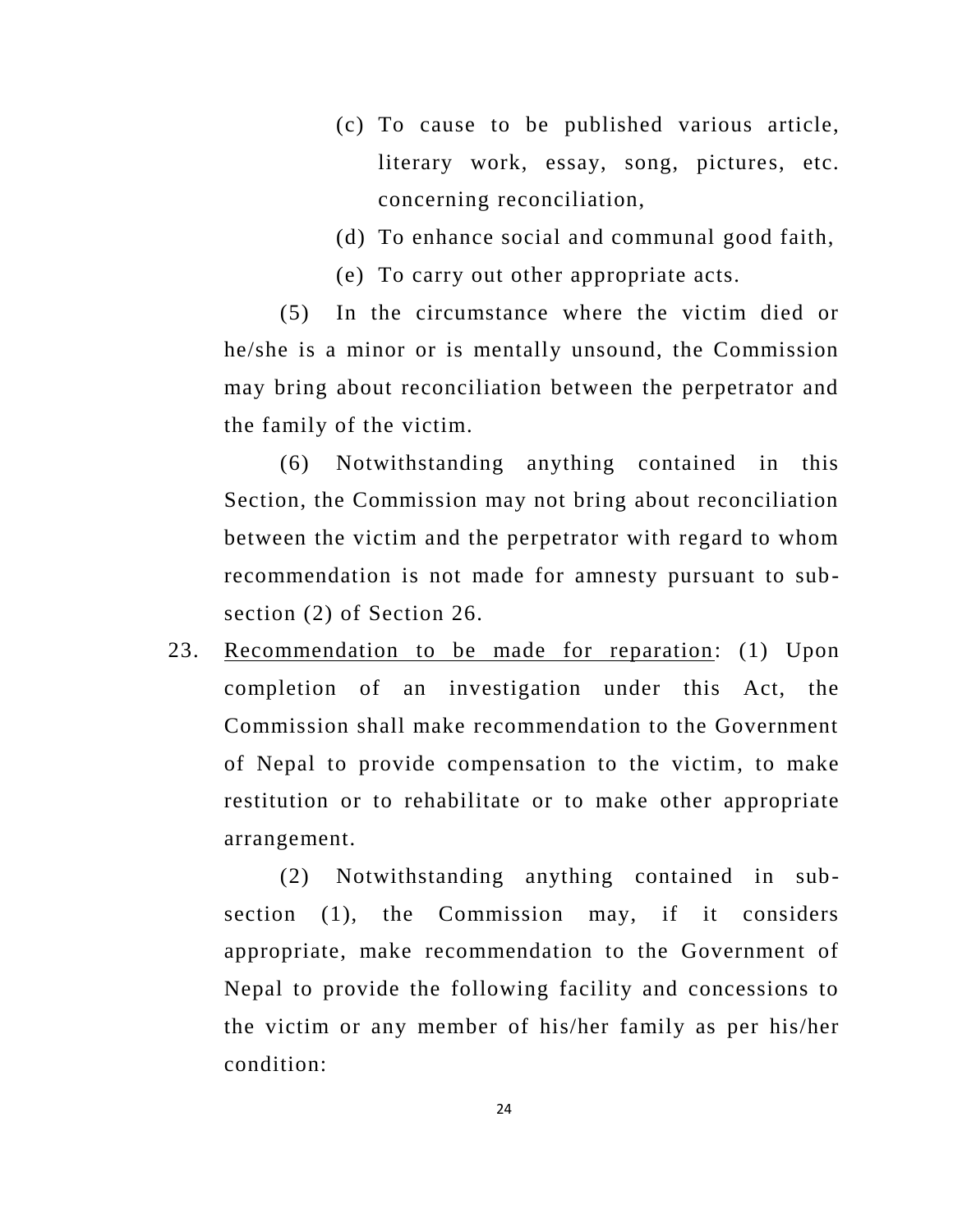- (a) Free education and medical treatment,
- (b) Skill oriented training,
- (c) Loan facilities without interest or with concessionary interest,
- (d) Arrangement for settlement,
- (e) Facility of employment,
- (f) Other facility or concession as the Commission deems appropriate.

(3) Prior to making recommendation for providing any facility and concession or making other appropriate arrangement to the victim pursuant to this Section, the Commission must recommend the facility, concession and other arrangements as per his/her priority and upon asking his/her desire and demand.

(4) The criteria and standard to determine compensation, facility or concession to be provided pursuant to sub-section (1) or (2) shall be as prescribed.

(5) The victim shall not be deprived of the facility to be provided under this Section only for the reasons that the victim has been compensated by the perpetrator, that any perpetrator has been recommended by the Commission for amnesty or that any perpetrator has not been identified.

(6) In circumstance where the victim is dead, the compensation, facility or concession to be received by the victim pursuant to sub-section (1) or (2) shall be provided to the closest member of his/her family.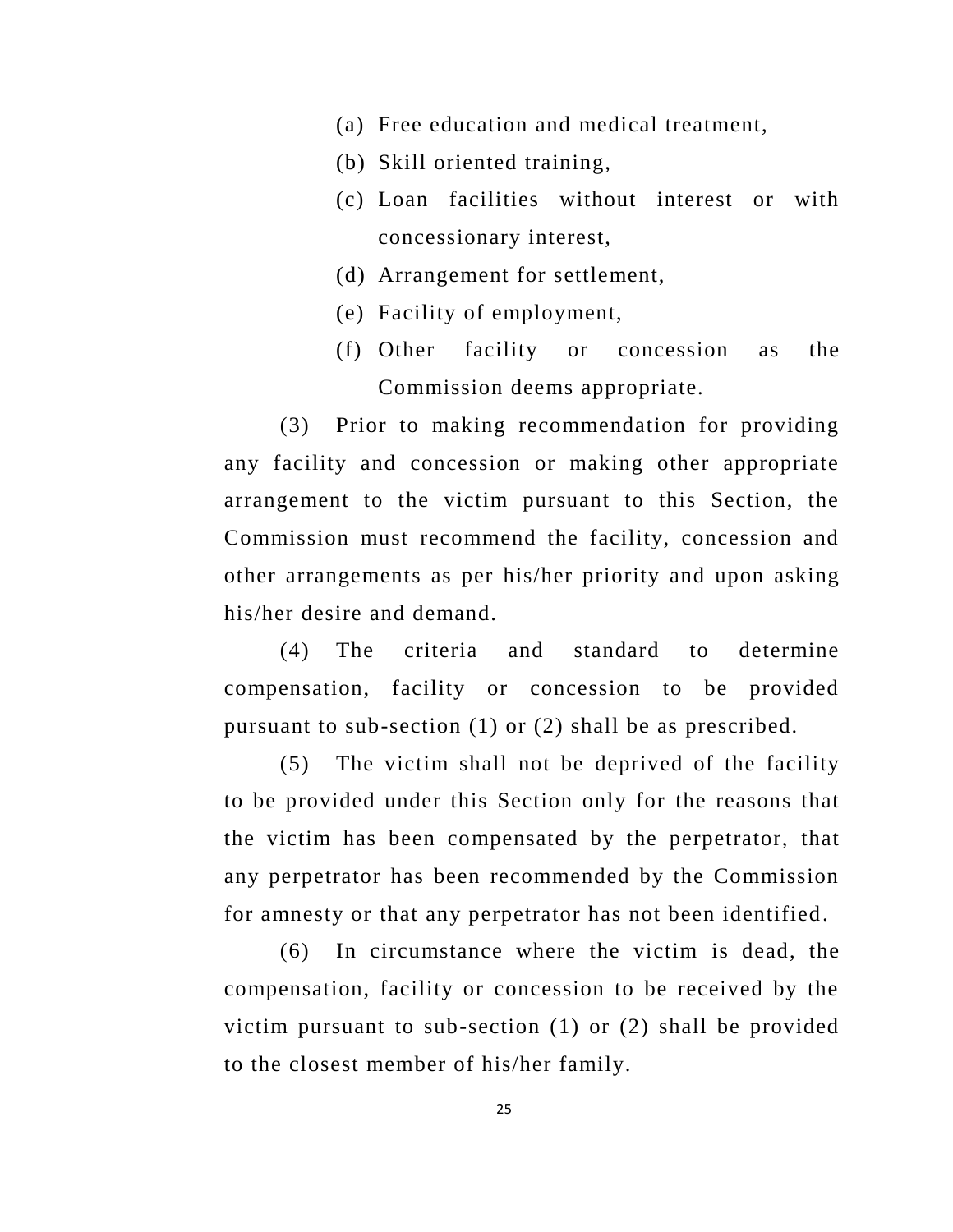24. Recommendation to be made for return of property: (1) If it appears from the investigation conducted under this Act that any property of the victim is captured or seized by anybody, the Commission shall make recommendation to the Government of Nepal to return that property to the concerned person.

(2) The Commission shall determine the actual loss owing to the capture or seizure of the property of the victim and make recommendation to the Government of Nepal to provide reasonable compensation to the victim.

25. Recommendation may be made for action: (1) If it appears from the investigation under this Act that any person was involved in the offence of gross violation of human rights, the Commission may make recommendation to the Government of Nepal to take action against that person pursuant to the law.

(2) Notwithstanding anything contained in subsection (1), the Commission shall not make recommendation for action against the following perpetrators:

- (a) Who entered into reconciliation with the victim pursuant to Section 22,
- (b) Who were recommended for amnesty pursuant to Section 26.

Provided, however, that if a perpetrator is found guilty in more than one offence and is not recommended for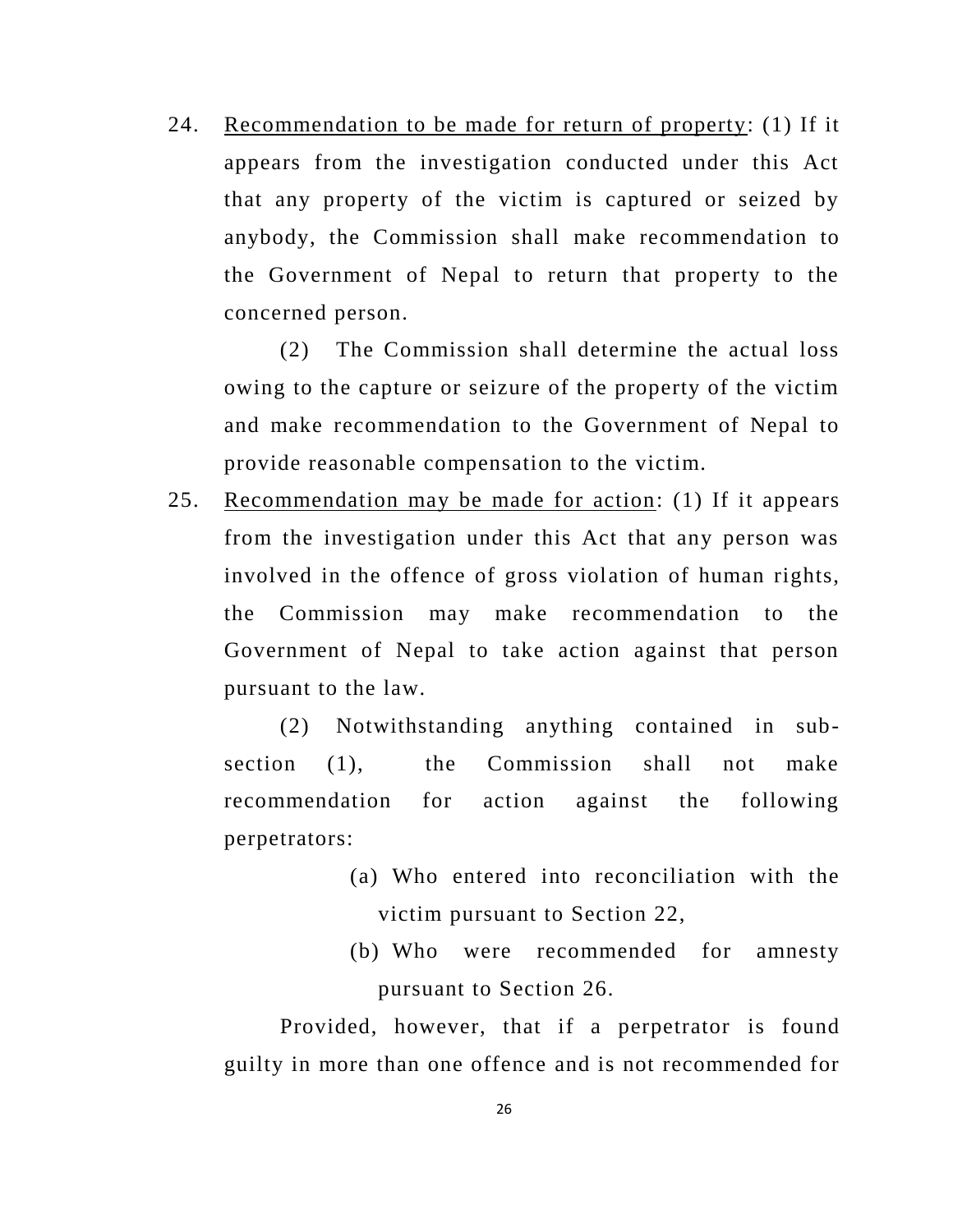amnesty for any one particular offence, such perpetrator shall be recommended for action with regard to that offence not recommended for amnesty.

(3) Notwithstanding anything contained in subsection (1), the Commission may, if it so wishes, make recommendation to the Government of Nepal in its interim report as referred to in sub-section (2) of Section 27 to prosecute the perpetrators who were found to be guilty of the offences of the gross violation of human rights prior to giving report pursuant to sub-section (1) of Section 27.

(4) If any person holding the public office is found to be guilty of offence of gross violence of human rights while conducting investigation pursuant to this Act, the Commission must write to the concerned competent authority to take departmental action against such a person, and the competent authority, upon receipt of such correspondence, must take departmental action along with the appropriate punishment against him/her pursuant to the laws within three months and inform the Commission to that effect.

26. Provision on amnesty: (1) Notwithstanding anything contained in Section 25, if it is found reasonable to grant amnesty to any perpetrator on the basis of the criteria and conditions as referred to in sub-sections (4), (5) and (6) while conducting investigation pursuant to this Act, the

27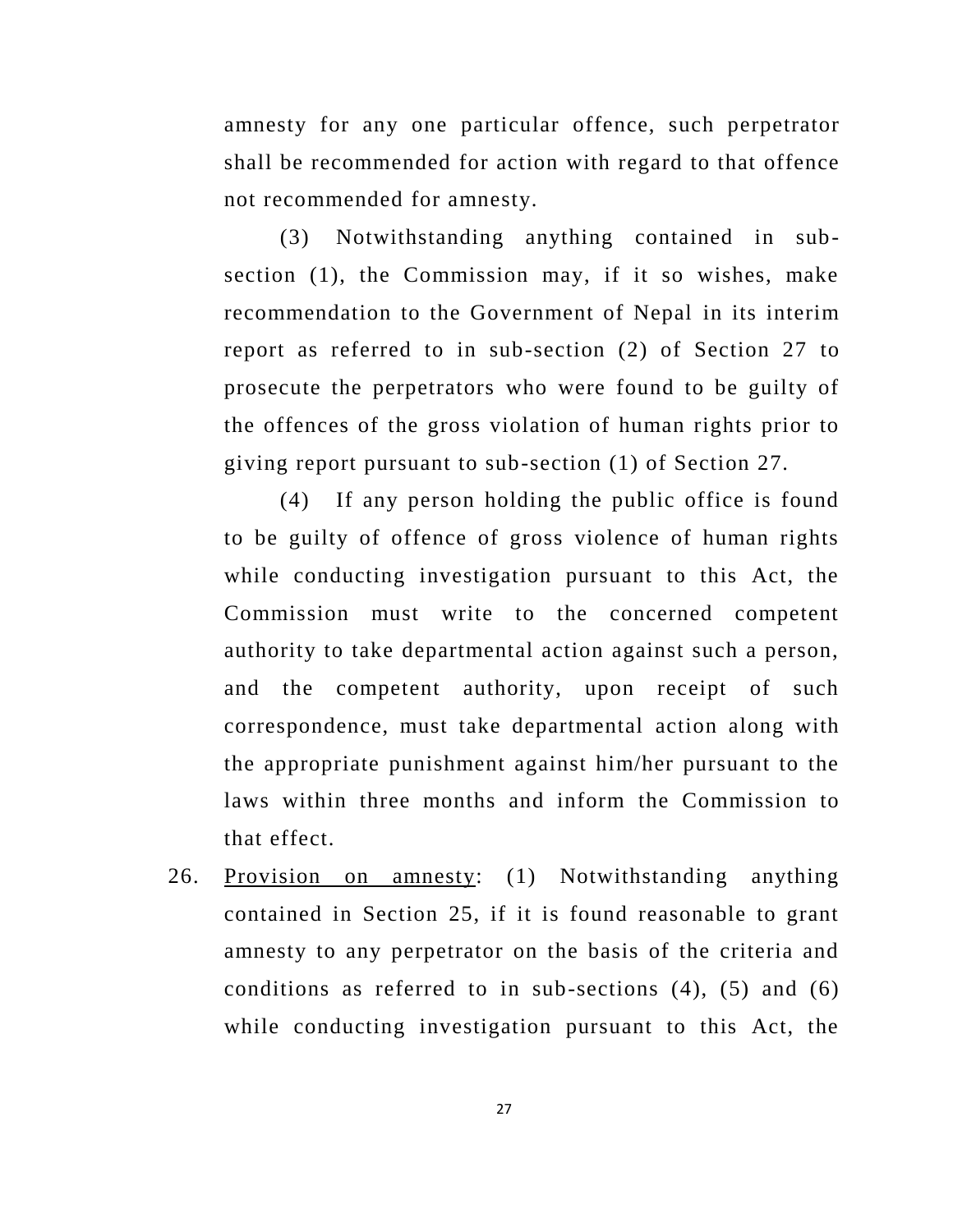Commission may make recommendation to the Government of Nepal setting out sufficient ground thereof.

(2) Notwithstanding anything contained in subsection (1), the Commission may not make recommendation for amnesty in the case of the perpetrator who was involved in rape and who was involved in other offence of grave nature, where sufficient ground and reason are not found to grant amnesty from the investigation of the Commission<sup>\*</sup>.

(3) Prior to making recommendation by the Commission pursuant to sub-section (1), the perpetrator must have submitted application to the Commission by completing the following process for amnesty:

- (a) Submitted an application in writing within the time-frame specified by the Commission,
- (b) Mentioned in the application that he/she has fully disclosed before the Commission the statement of truth and facts to the best of his/her knowledge in the context of the activities carried out by him/her in the course of the armed conflict prior to submitting the application, and he/she has recorded the statement with the Commission,
- (c) Completed other procedures as specified by the Commission.

l

This provision is declared void by the Supreme Court on 2071/11/14 (26 February 2015 ) in the case of Suman Adhikari et. al vs. the Office of Prime Minister and Council of Ministers.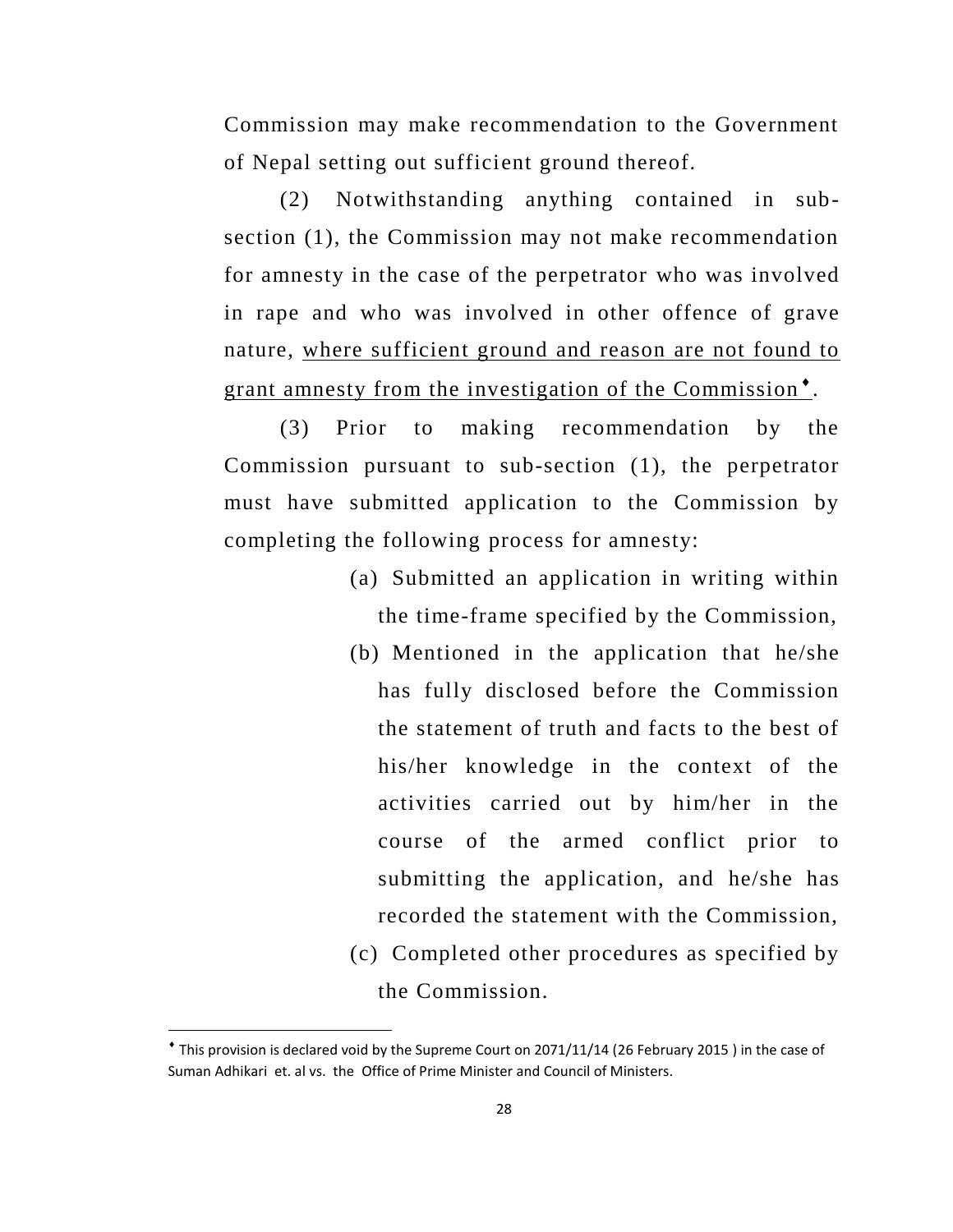(4) The application to be submitted pursuant to subsection (3) must contain that the perpetrator has expressed the following commitments:

- (a) He/she has accepted that he/she committed gross violation of human rights in the course of armed conflict,
- (b) He/she has accepted that he/she regrets such an act and he/she agrees to apologize to the victim to his/her satisfaction before the Commission,
- (c) He/she has promised that he/she would not repeat any such act in the future.

(5) If an application is submitted to the Commission for amnesty pursuant to sub-section (3), the Commission must decide to make recommendation for amnesty upon considering agreement and disagreement of the victim as well as the gravity of the incident for granting amnesty to that perpetrator.

(6) If it is found from the investigation that any perpetrator was involved in more than one offence of gross violation of human rights and if an amnesty may be granted to such a perpetrator only for any offences pursuant to this Section, the Commission may make recommendation for granting amnesty to the perpetrator only for those offences.

(7) Prior to making recommendation for amnesty pursuant to this Section, the Commission may cause the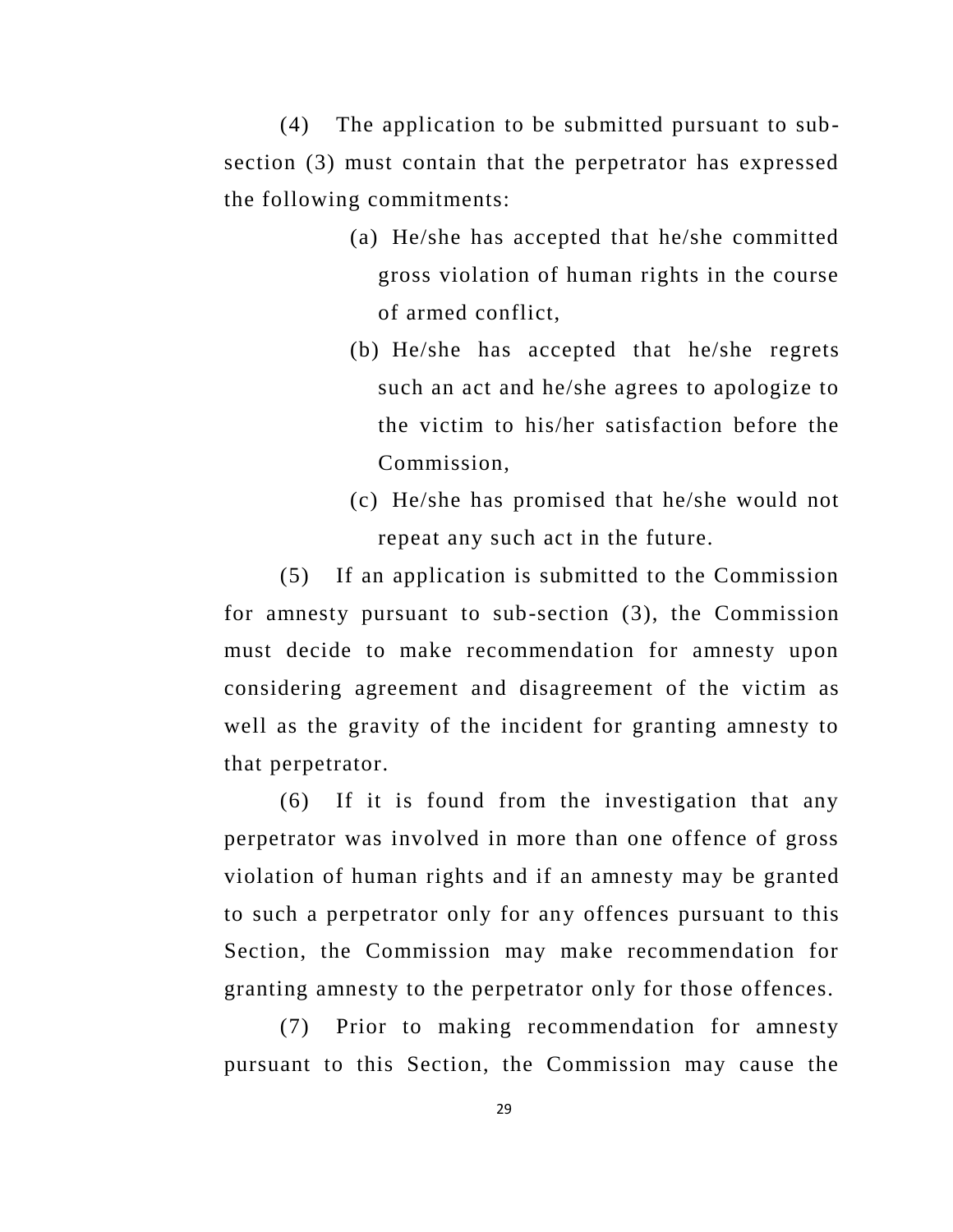perpetrator to provide reasonable compensation to the victim for the loss he/she suffered.

(8) If an amnesty is granted by the Government of Nepal to the person recommended by the Commission for amnesty pursuant to sub-section (1), the name of such a person shall be published in the Nepal Gazette.

(9) If an amnesty is not granted by the Government of Nepal to the person recommended for amnesty pursuant to sub-section (1), the procedure as referred to in clause (b) of sub-section (2) of Section 28 shall be followed to prosecute that person.

- 27. Report to be submitted: (1) Upon completing the investigation pursuant to this Act, the Commission must submit a report to the Government of Nepal by setting out the following matters:
	- (a) Details on the complaints investigated and proceedings suspended by the Commission,
	- (b) Details on the truth and facts discovered from the investigation,
	- (c) Details on reconciliations brought about by the Commission between the victims and perpetrators pursuant to Section 22,
	- (d) Matters on recommendation made to the Government of Nepal pursuant to Sections 23, 24 and 26,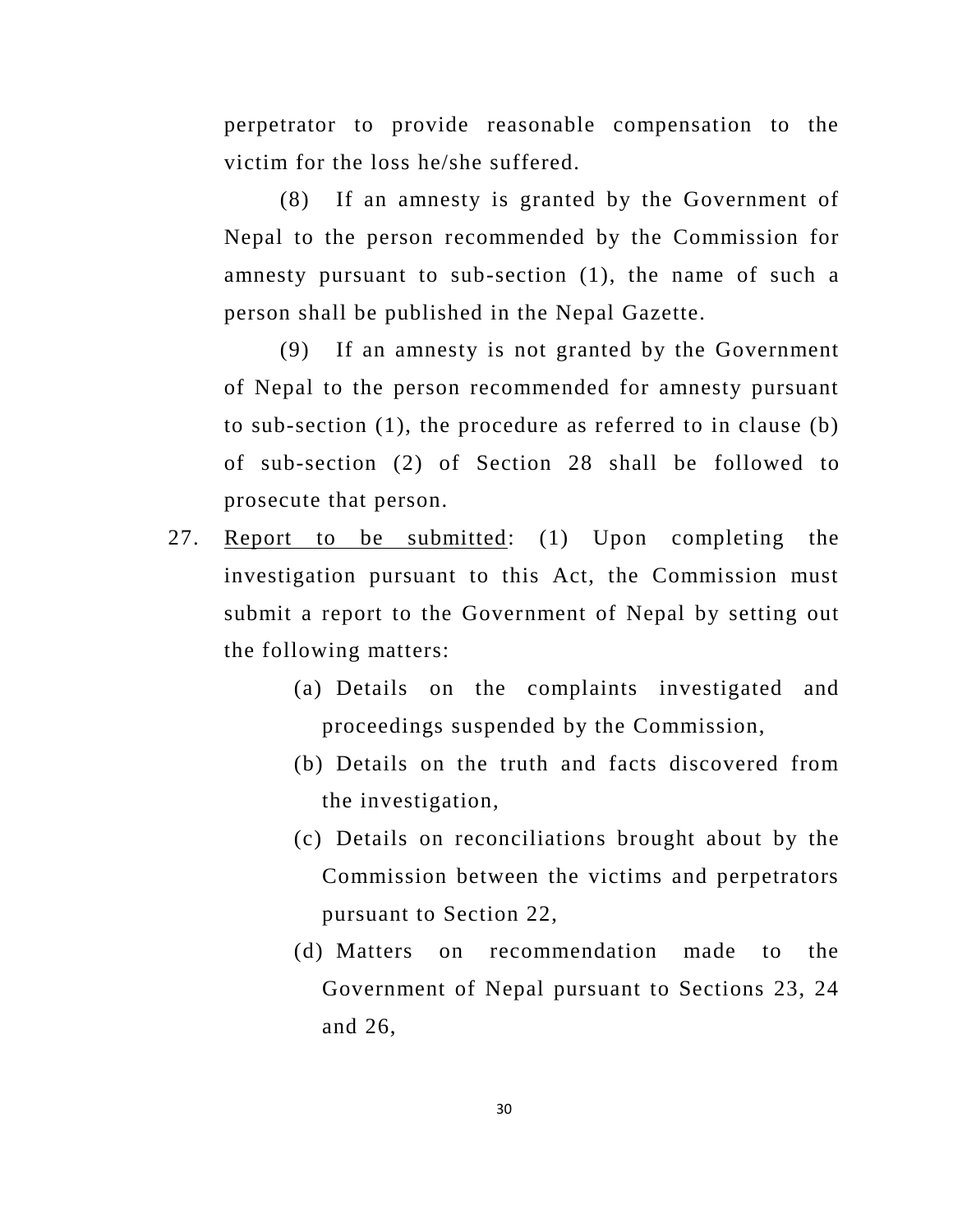- (e) Details of recommendation made for action pursuant to Section 25,
- (f) Root causes of the armed conflict and matters on policy, legal, institutional, administrative and practical reforms required for non-recurrence of such incidents in the future.
- (g) Matter pertaining to enactment of any law, if necessary, to implement the report,
- (h) Matters to be undertaken by the Government of Nepal immediately and in the future to promote human rights, strengthen the justice system and create of environment for reconciliation in the society,
- (i) Other matters as the Commission considers appropriate.

(2) Notwithstanding anything contained in subsection (1), the Commission may submit interim report to the Government of Nepal along with its recommendation from time to time on the matters it has completed investigation.

(3) The Government of Nepal shall table the report received pursuant to sub-section (1) to the Legislature-Parliament within thirty days.

#### Chapter-4

Implementation and monitoring of report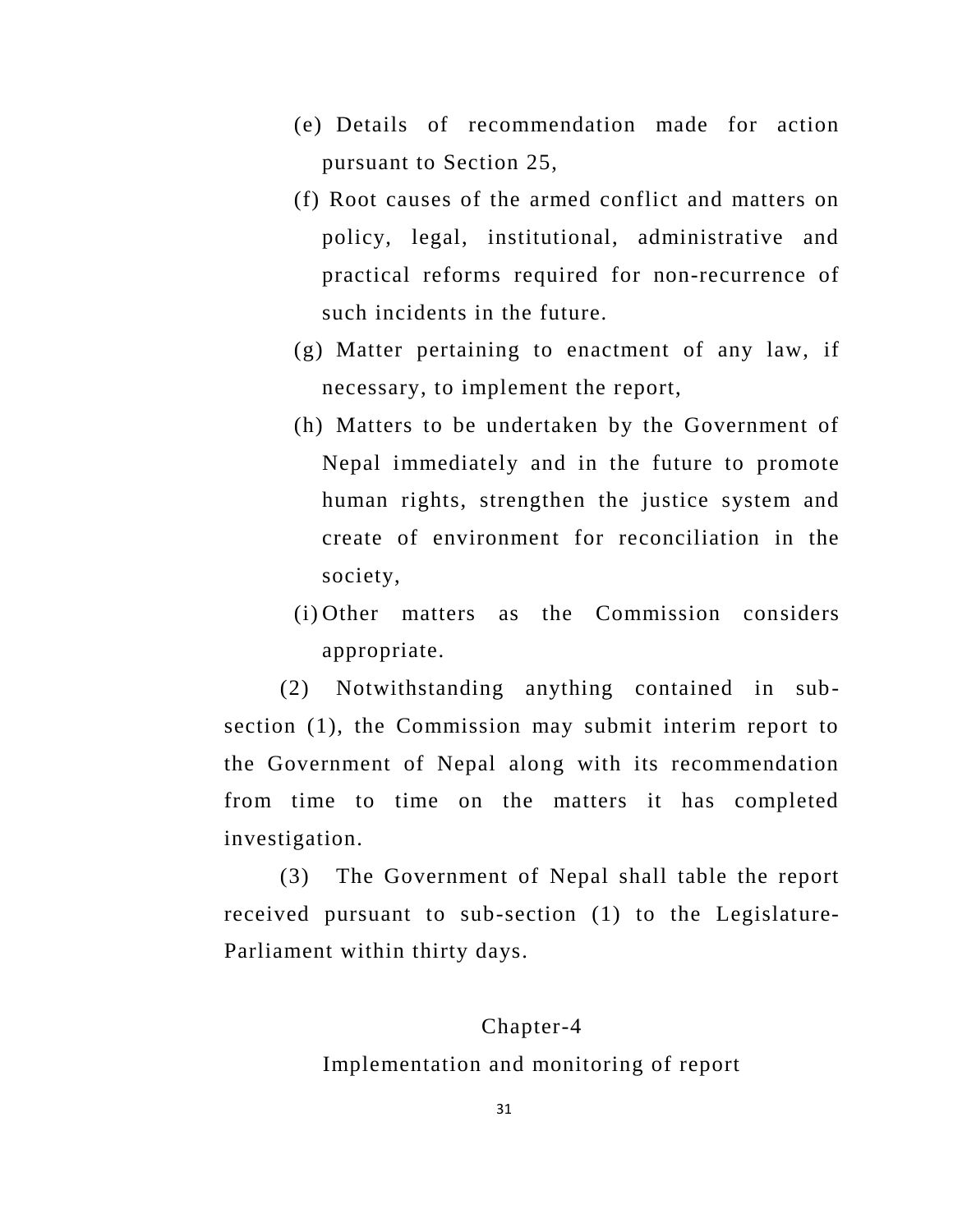28. Responsibility of implementation of the report: (1) The Ministry shall have the responsibility to implement, or cause to be implemented, the recommendations made in the report submitted by the Commission pursuant to Section 27.

(2) The Ministry shall implement recommendations made in the report of the Commission as follows:

- (a) The Ministry shall itself implement, or cause to be implemented through the concerned authority, the recommendations as referred to in Sections 23 and 24 upon obtaining approval of the Government of Nepal,
- (b) The Ministry shall undertake the procedures under Section 29 to implement the recommendations as referred to in Section 25,
- (c) The Ministry shall make submission to the Government of Nepal to proceed the action for implementation of the recommendations as referred to in Section 26,
- (d) If a legislation is to be enacted to implement the recommendation made in the report, the Ministry shall proceed the action for necessary enactment,
- (e) The Ministry shall carry out, or cause to be carried out, other acts as it considers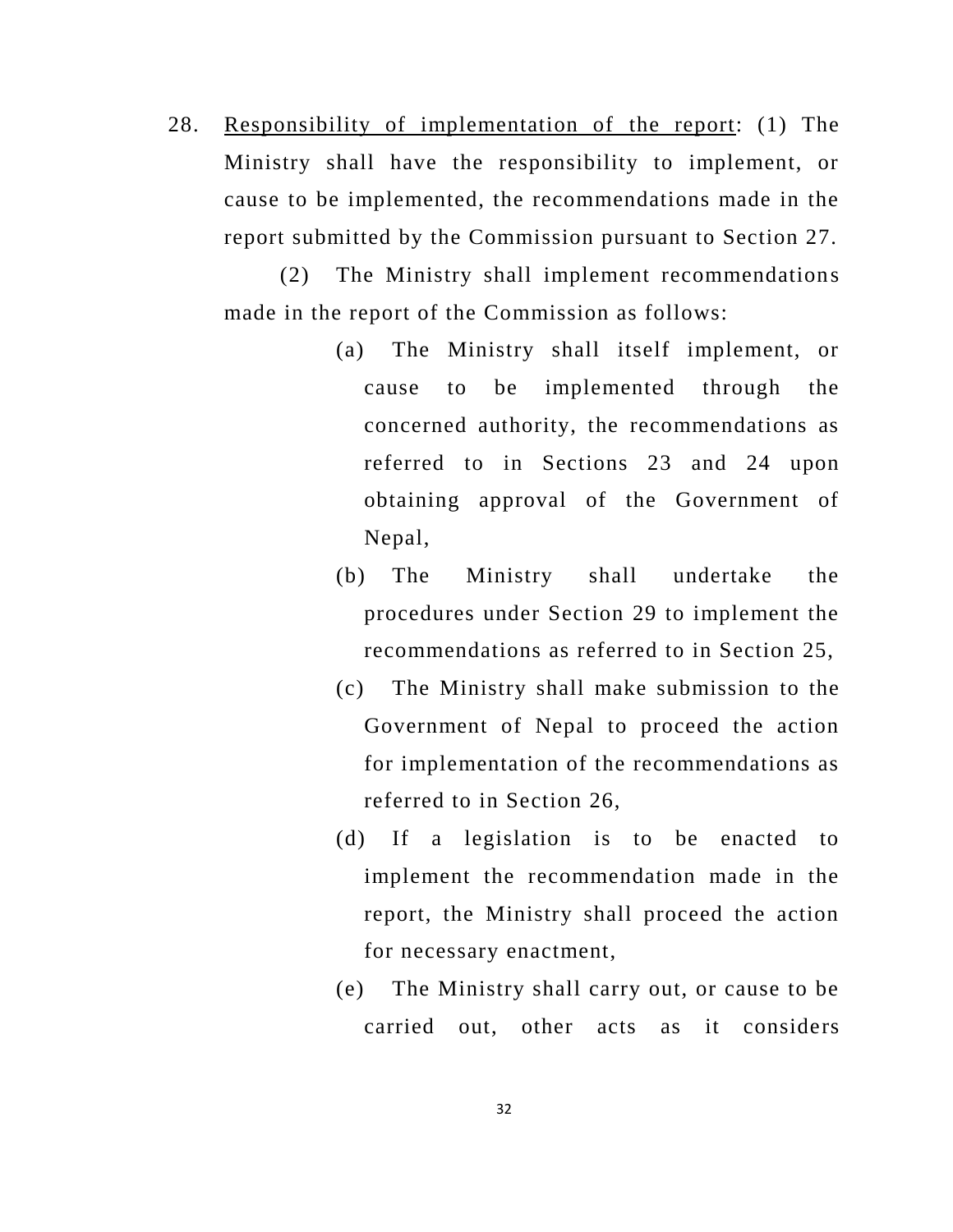appropriate for implementation of the report of the Commission.

(3) The Ministry shall set order of priority of recommendations as referred to in clauses (f), (g) and (h) of sub-section (1) of Section 27 and gradually implement them.

(4) The Ministry shall immediately provide compensation, facility or concession to the victim in a simple and convenient manner in line with the recommendation of the Commission.

29. Provision on prosecution: (1) If recommendation is made by<sup>\*</sup> the Commission to the Government of Nepal to prosecute the perpetrator found to be guilty of the offence of gross violation of human rights, the Ministry $^*$  must write to the Attorney General to prosecute the perpetrator found to be guilty of the offence of the gross violation of human rights.

(2) The Attorney General or the Government Attorney designated by the Attorney General shall decide as to whether the perpetrator is to be prosecuted or not upon receipt of the correspondence for prosecution from the Ministry pursuant to sub-section (1).

l

This provision is declared void by the Supreme Court on 2071/11/14 (26 February 2015) in the case of Suman Adhikari et. al vs. the Office of Prime Minister and Council of Ministers.

This provision is declared void by the Supreme Court on 2071/11/14 (26 February 2015) in the case of Suman Adhikari et. al vs. the Office of Prime Minister and Council of Ministers.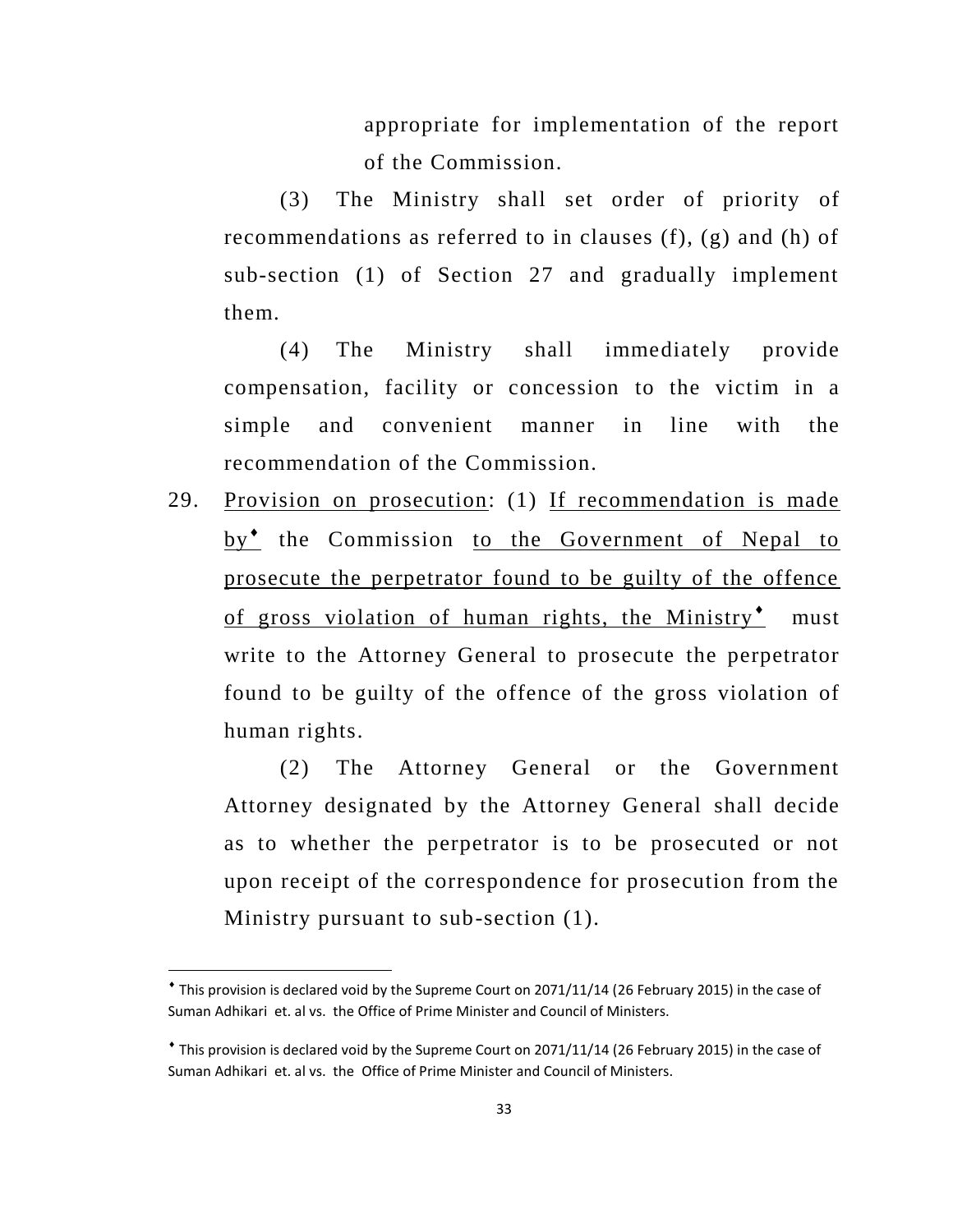(3) While taking a decision as to whether the perpetrator is to be prosecuted or not, the Attorney General or the Government Attorney must state the ground and reason thereof.

(4) If it is decided to prosecute the perpetrator pursuant to sub-section (2), the concerned Government Attorney shall bring prosecution against the perpetrator in the Special Court.

Explanation: For the purpose of this Section, "special court" means the special court constituted by the Government of Nepal pursuant to the law to try and settle the case which has been decided by the Attorney General or the Government Attorney designated by the Attorney General to prosecute against the perpetrator pursuant to sub-section (2) on the basis of the recommendation of the Commission.

30. Monitoring of the report submitted by the Commission: (1) The National Human Rights Commission shall carry out the act of monitoring on the matters as to whether the recommendation made in the report of the Commission is implemented or not.

(2) While carrying out monitoring pursuant to subsection (1), if it appears that the Ministry has not implemented, or has not caused to be implemented, the recommendation made in the report of the Commission, the National Human Rights Commission may draw the attention

34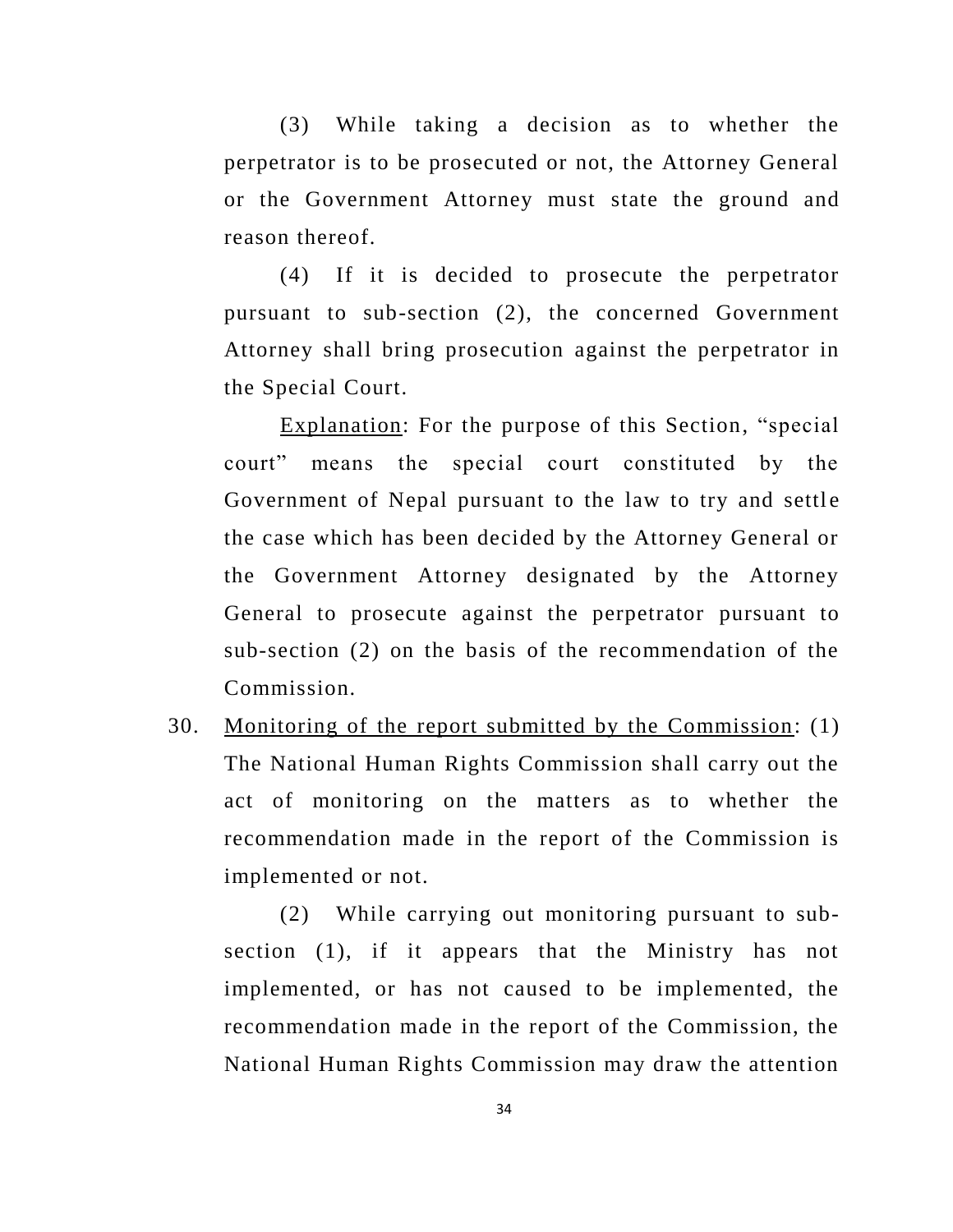of the Ministry for the implementation of that recommendation, and the Ministry shall implement, or cause to be implemented, the matters as soon as possible to which its attention has been drawn.

#### Chapter-5

#### Miscellaneous

31. Sub-committee or task force may be constituted: (1) The Commission may constitute various sub-committees or task force as per necessity comprising experts of various sectors to smoothly operate its activities.

(2) The functions, duties, powers and proceedings of the sub-committees or task force constituted pursuant to sub-section (1), and the facilities and other arrangements to be received by the members of the sub-committees and task force shall be as stipulated by the Commission.

32. Service of Specialist may be received: (1) The Commission may receive the service of native or foreign expert of the concerned subject or specialist or specialized agencies as per the necessity to carry out any act by the Commission pursuant to this Act.

(2) The appointment, functions, duties, powers, and conditions of service of the expert and specialized agencies rendering the service pursuant to sub-section (1) shall be as stipulated by the Commission.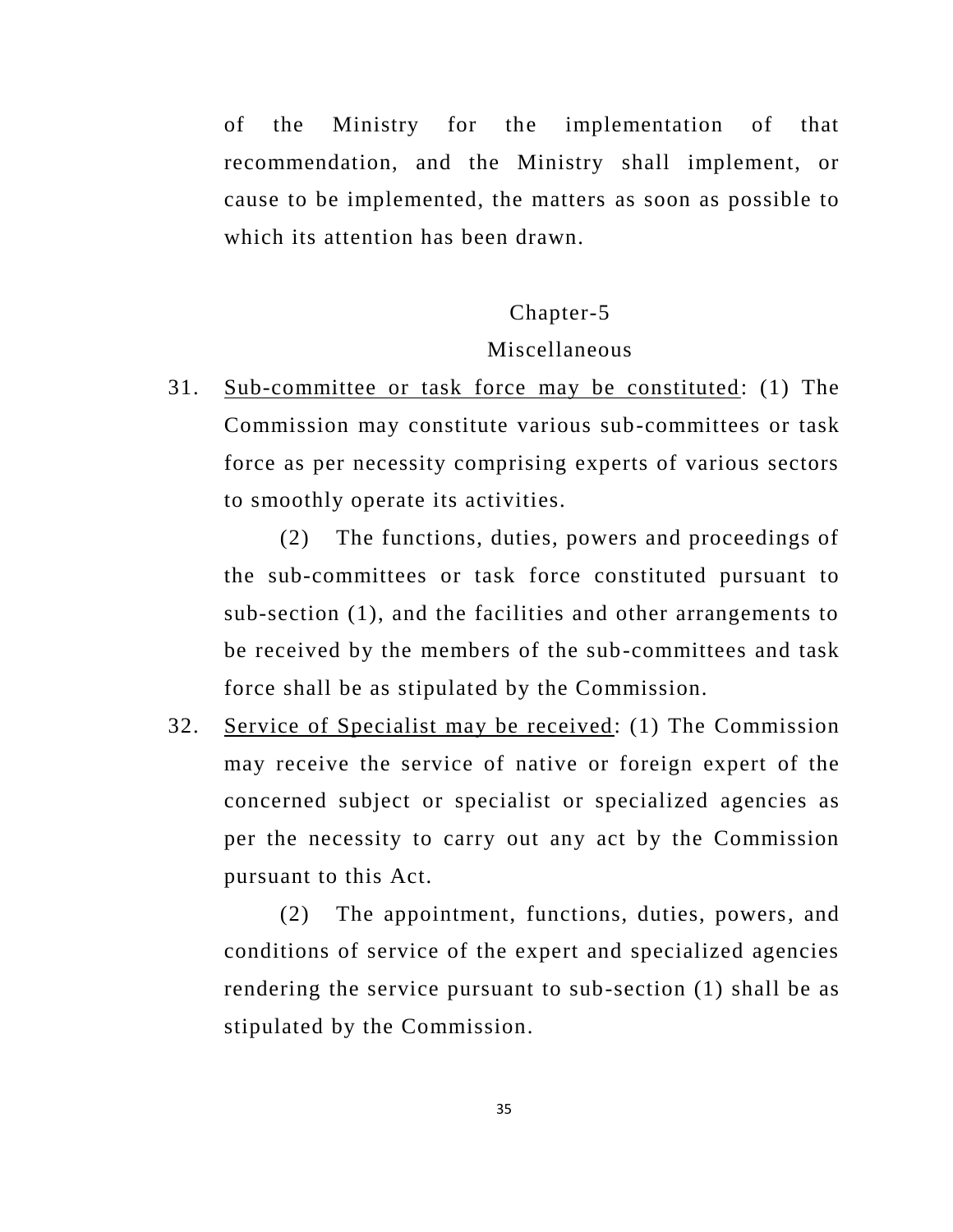(3) If service of any institution or organization is necessary for the Commission, the concerned institution or organization must render to the Commission the service as sought by the Commission irrespective of anything contained in the prevailing laws.

- 33. Conduct of business may not be hindered: It shall not hinder the Commission from conducting its business only for the reason of the vacancy of the office of any Member of the Commission.
- 34. Power Delegation: (1) The Commission may, as per necessity, delegate some of the powers conferred to it pursuant to this Act to the Chairperson, Member, Secretary, or sub-committee or task force constituted pursuant to Section 32.

(2) Notwithstanding anything contained in subsection (1), the powers vested with the Commission to bring about reconciliation or to make recommendation for reparation, amnesty or action may not be delegated.

- 35. Informant may be rewarded: The Commission may reward a person, organization, institution or association assisting the Commission or investigating officer in the act of finding out the truth and facts in the matters investigated by the Commission under this Act.
- 36. Notice, statement, fact or information may be received: If any notice, statement, fact or information received by any Commission constituted under this Act upon investigation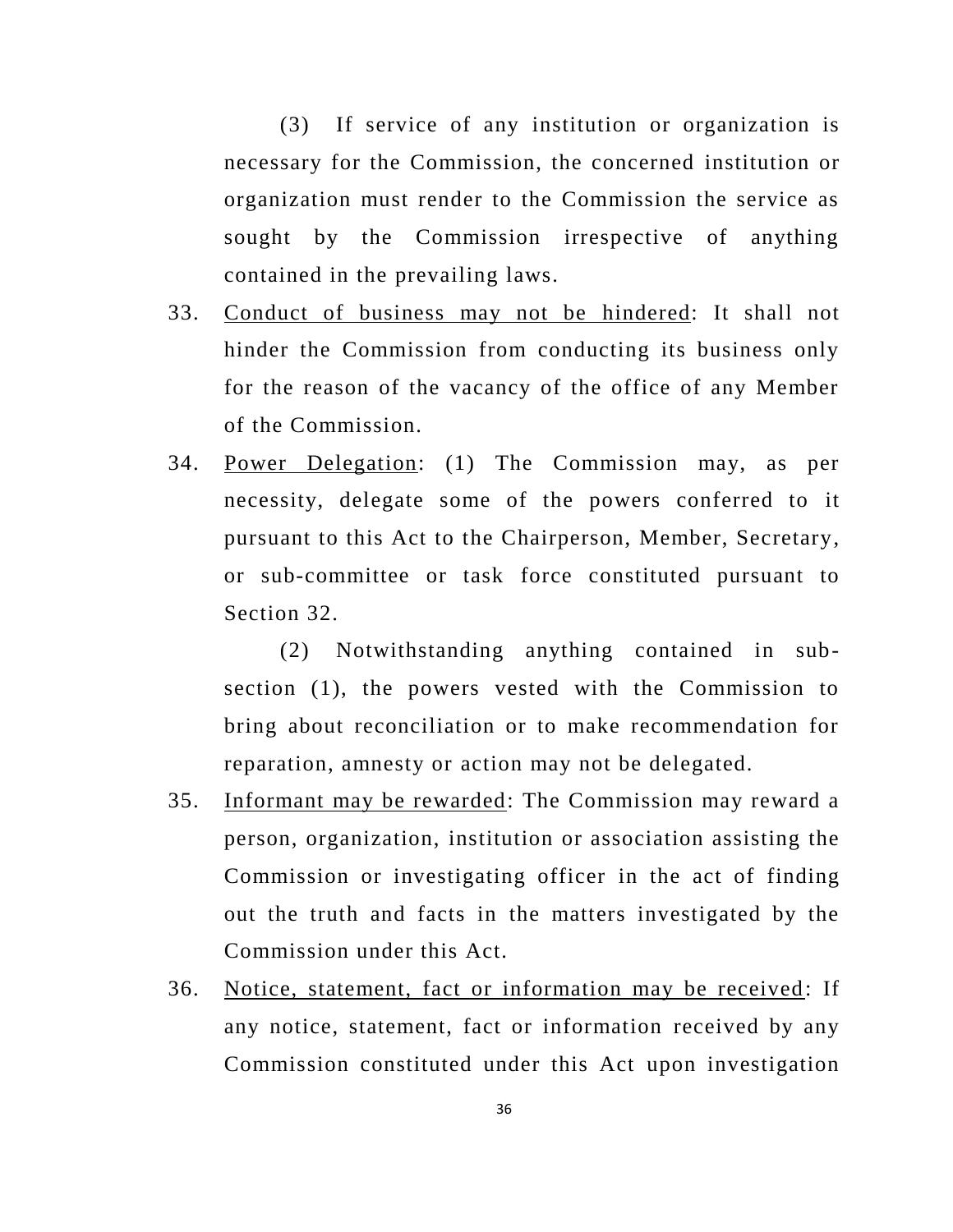is useful to any other Commission, the latter Commission may receive such a notice, statement, fact or information.

- 37. Coordination may be made: While conducting investigation under this Act, the Commission may carry out acts by maintaining coordination with the commission or authority, established under the laws in force or constituted by the Government of Nepal performing the functions similar to that of the Commission.
- 38. Term of office of the Commission: (1) The term of office of the Commission shall be two years from the date of its constitution.

(2) Notwithstanding anything contained in subsection (1), if the Commission requests for extension of the term upon stating the reason as to why it was not in a position to complete its functions within the period as stipulated in sub-section (1), the Government of Nepal may extend the term of office of the Commission by a period up to one year.

39. Dissolution of the Commission: (1) If the Commission completes its assignment under this act or if the term of office of the Commission as stipulated in Section 38 expires, the Commission shall be dissolved.

(2) If the Commission is dissolved pursuant to subsection (1), the property and the obligation of the Commission shall devolve on the Ministry.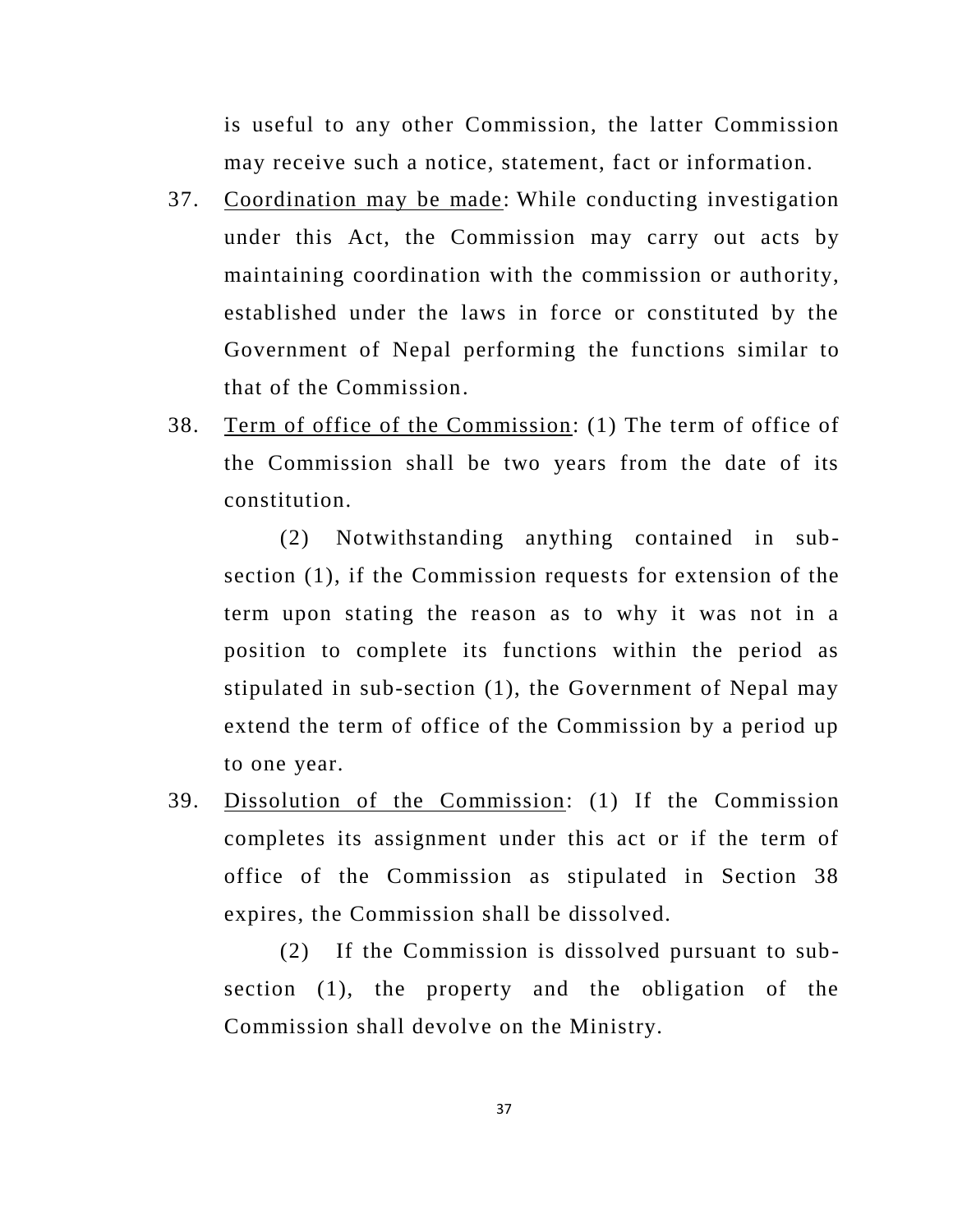(3) If the Commission is to be dissolved pursuant to sub-section (1), the Commission must hand over the records under its custody to the Ministry.

- 40. Re-investigation not to be made: No investigation shall be made by re-constituting a commission into the matters investigated by the Commission under this Act.
- 41. Oath: The Chairperson shall take an oath before the Chief Justice and Members shall take an oath before the Chairperson in the format as referred to in the Schedule prior to assuming the office.
- 42. Power to remove difficulties: (1) If any difficulty arises in connection with the implementation of this Act, the Government of Nepal may, in consultation with the Commission, issue an order to remove such difficulty by a notification published in the Nepal Gazette.

(2) The Government of Nepal must table the order issued pursuant to sub-section (1) before the Legislature-Parliament within thirty days.

- 43. Liaison with the Government of Nepal: While keeping contact with the Government of Nepal, the Commission must do so through the Ministry.
- 44. Powers to frame rules: The Government of Nepal may, in consultation with the Commission, frame rules to implement the Act.